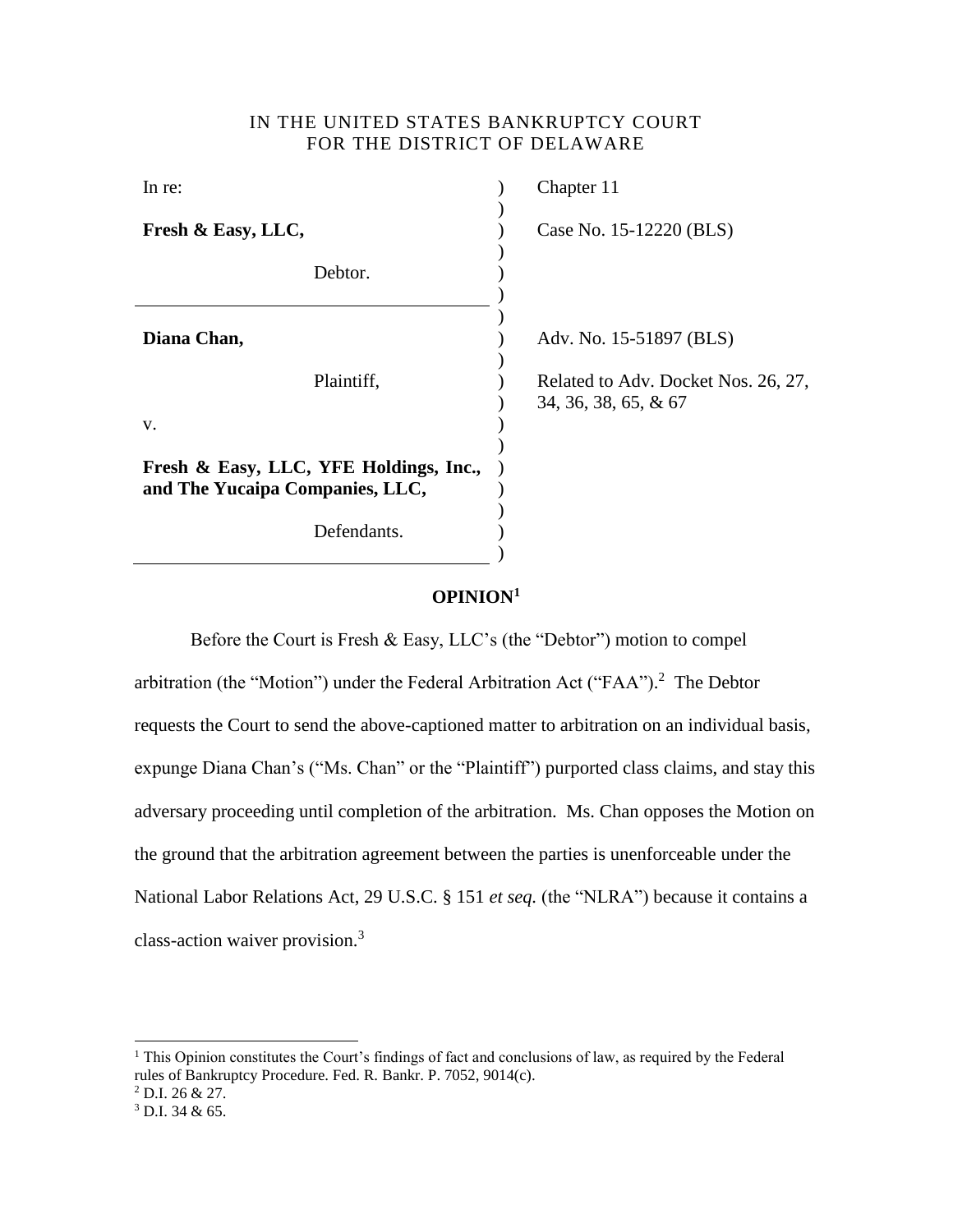This case presents two matters of first impression in this jurisdiction. The first issue is whether a class-action waiver provision in an arbitration agreement violates the NLRA. There is little consensus on this issue. It has received a great deal of attention in recent months, with two Courts of Appeal parting ways with the majority of courts that have previously considered the issue. The second issue before the Court is whether an arbitration agreement containing a provision that violates the NLRA remains enforceable if that agreement allows an employee to revoke it after following certain procedures.

As discussed in detail below, the Court concludes that a class-action waiver provision violates substantive rights at the heart of the NLRA. Further, the Court finds that the opt-out provision does not operate to save the Arbitration Agreement at issue here. The Debtor's Motion is denied.

## **I. BACKGROUND**

On October 30, 2015, Fresh & Easy, LLC filed a voluntary petition for relief under Chapter 11 of the Bankruptcy Code. The Debtor operated a chain of grocery stores in the southwest United States. The Debtor's stores have all closed and substantially all of its assets have been sold during this bankruptcy proceeding.

Ms. Chan worked in the produce department at one of the Debtor's California distribution centers until her termination on October 30, 2015. On November 12, 2015, Ms. Chan commenced this adversary proceeding by filing a complaint<sup>4</sup> (the "Complaint") on behalf of herself and a purported class of similarly situated former employees against YFE Holdings, Inc., the Yucaipa Companies, LLC, and the Debtor (collectively, the "Defendants"). The Plaintiff requests this action proceed as a class action under Federal

 $^{4}$  D.I. 1.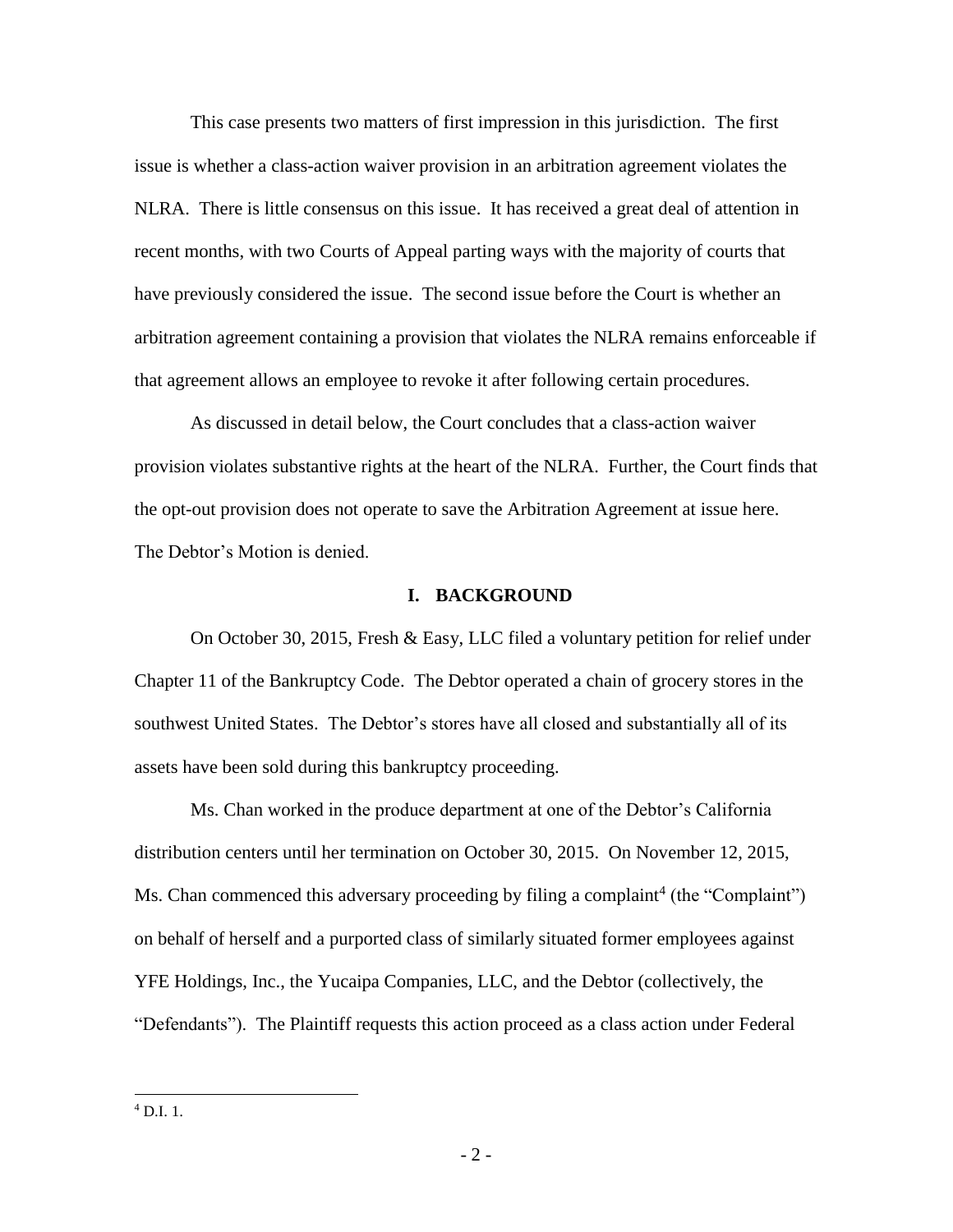Rule of Bankruptcy Procedure 7023 ("Rule 23") and that she be designated as the class representative.

The Plaintiff's two-count Complaint seeks to recover damages on account of alleged violations of the Worker Adjustment and Retraining Notification Act, 29 U.S.C. §§ 2100-2109, and its California counterpart, California Labor Code §§ 1400-1408 (the "Claims"). The Plaintiff avers that the Defendants violated these statutes by failing to give her and other similarly situated employees at least sixty days advance notice of termination.<sup>5</sup> The Plaintiff asserts that the class of affected employees is thus entitled to sixty days wages and certain benefits under the Employee Retirement Income Security Act. The Plaintiff has filed the Complaint but has not filed a proof of claim in her individual capacity or a class proof of claim on behalf of similarly situated former employees of the Debtor.

Nearly two years before the Plaintiff's termination, on November 29, 2013, she entered into an arbitration agreement with the Debtor (the "Arbitration Agreement") that required her to resolve all employment-related disputes through arbitration.<sup>6</sup> The Arbitration Agreement further provided that the Plaintiff could revoke the agreement if within thirty days of signing the agreement she: (i) notified the Debtor in writing that she was revoking; (ii) signed the notice; and (iii) delivered the revocation notice to the Debtor's human resources department. The record reflects that she did not opt-out of the Arbitration Agreement.

<sup>5</sup> *See* 29 U.S.C. § 2102(a) ("An employer shall not order a plant closing or mass layoff until the end of a 60 day period after the employer serves written notice of such an order to each representative of the affected employees as of the time of the notice . . . . "); Cal. Lab. Code  $\S$  1401(a)(1) (same). <sup>6</sup> D.I. 28, Ex. A.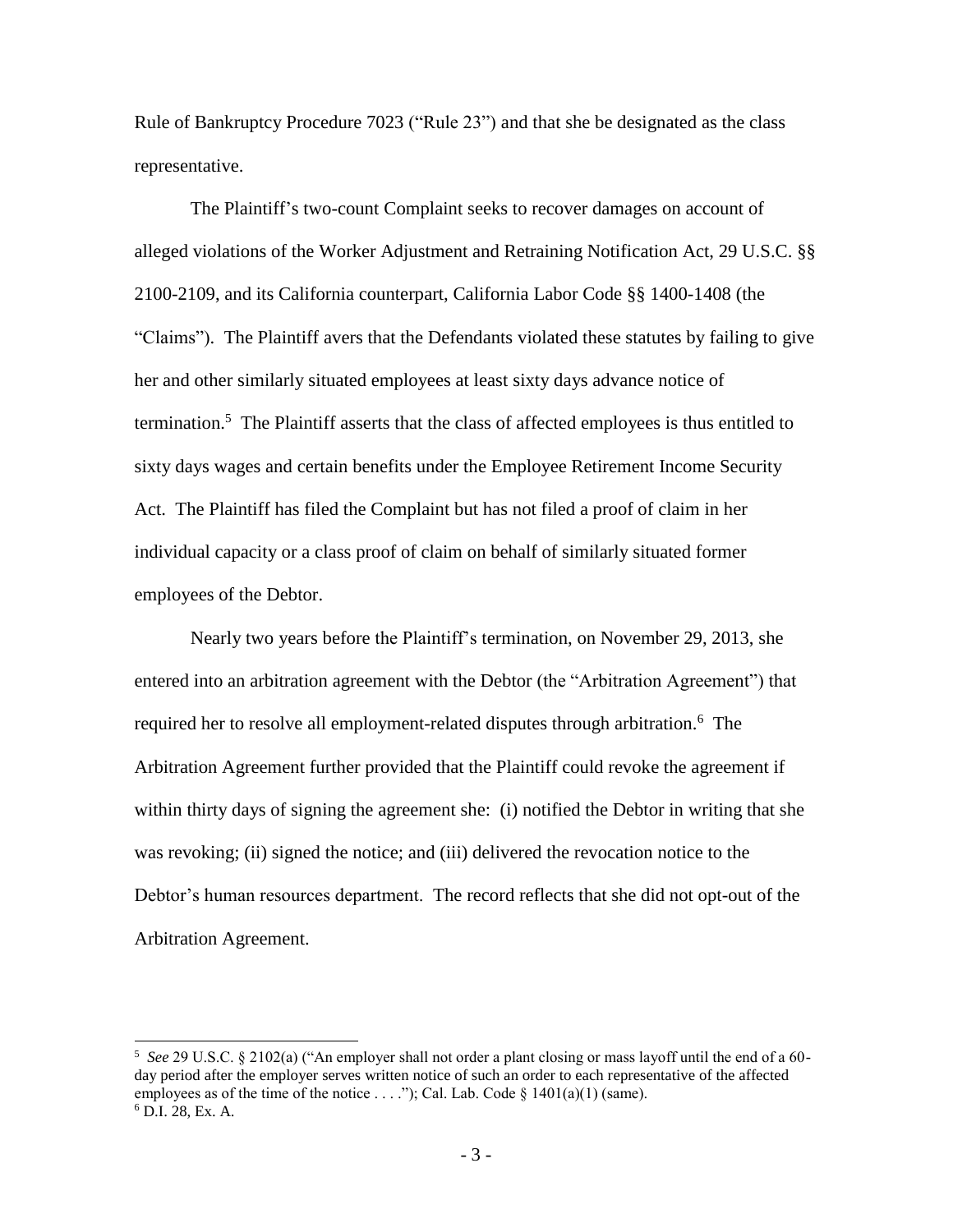At the outset, the Arbitration Agreement states that the parties "agree that any and all disputes or claims arising out of or relating to the Company/Employee employment relationship, including its termination . . . shall be resolved by final and binding arbitration by a single neutral arbitrator." The agreement covered any dispute with the Debtor's employees, officers, directors, parents, subsidiaries, and affiliated entities. It also permitted Ms. Chan to bring claims only in her individual capacity (hereinafter, the "Class Waiver"): "THE PARTIES AGREE THAT EACH MAY BRING CLAIMS AGAINST THE OTHER ONLY IN THEIR RESPECTIVE INDIVIDUAL CAPACITIES AND NOT AS A PLAINTIFF OR CLASS MEMBER IN ANY PURPORTED CLASS, REPRESENTATIVE OR COLLECTIVE ACTION." In the event a provision in the agreement was held to be void, the Arbitration Agreement provided that the remainder of the contract would remain in full force and effect.

On January 25, 2016, the Debtor filed its Motion seeking to compel arbitration pursuant to the terms of the Arbitration Agreement and dismissal of the Plaintiff's class claims. 7 On February 8, 2016, the Plaintiff filed a memorandum of law in opposition to the Motion, and on February 16, 2016, the Debtor filed a reply. $8$  While this briefing was underway, this Court ruled in a separate adversary proceeding in this case that it lacked discretion to deny enforcement of an identical arbitration agreement<sup>9</sup> under the rule stated in *Mintze v. Am. Gen. Fin. Serv.'s (In re Mintze)*, 434 F.3d 222 (3d Cir. 2006). 10

<sup>&</sup>lt;sup>7</sup> Regarding the latter request, there is no relief the Court can grant. Per review of the claims registry maintained by Epiq Bankruptcy Solutions LLC, the Plaintiff did not file a proof of claim in her individual capacity or a class proof of claim on behalf of similarly situated former employees of the Debtor. The Plaintiff's pleading also do not mention the filing of a proof of claim.

<sup>8</sup> D.I. 34 & 36.

<sup>&</sup>lt;sup>9</sup> Except for the signature line and date, the arbitration agreements are the same. Adv. Proc. No. 15-51906, D.I. 27, Ex. A.

<sup>&</sup>lt;sup>10</sup> Adv. Proc. No. 15-51906, D.I. 63. The Court did not consolidate the adversaries for purposes of disposition because of the different arguments presented by the plaintiffs.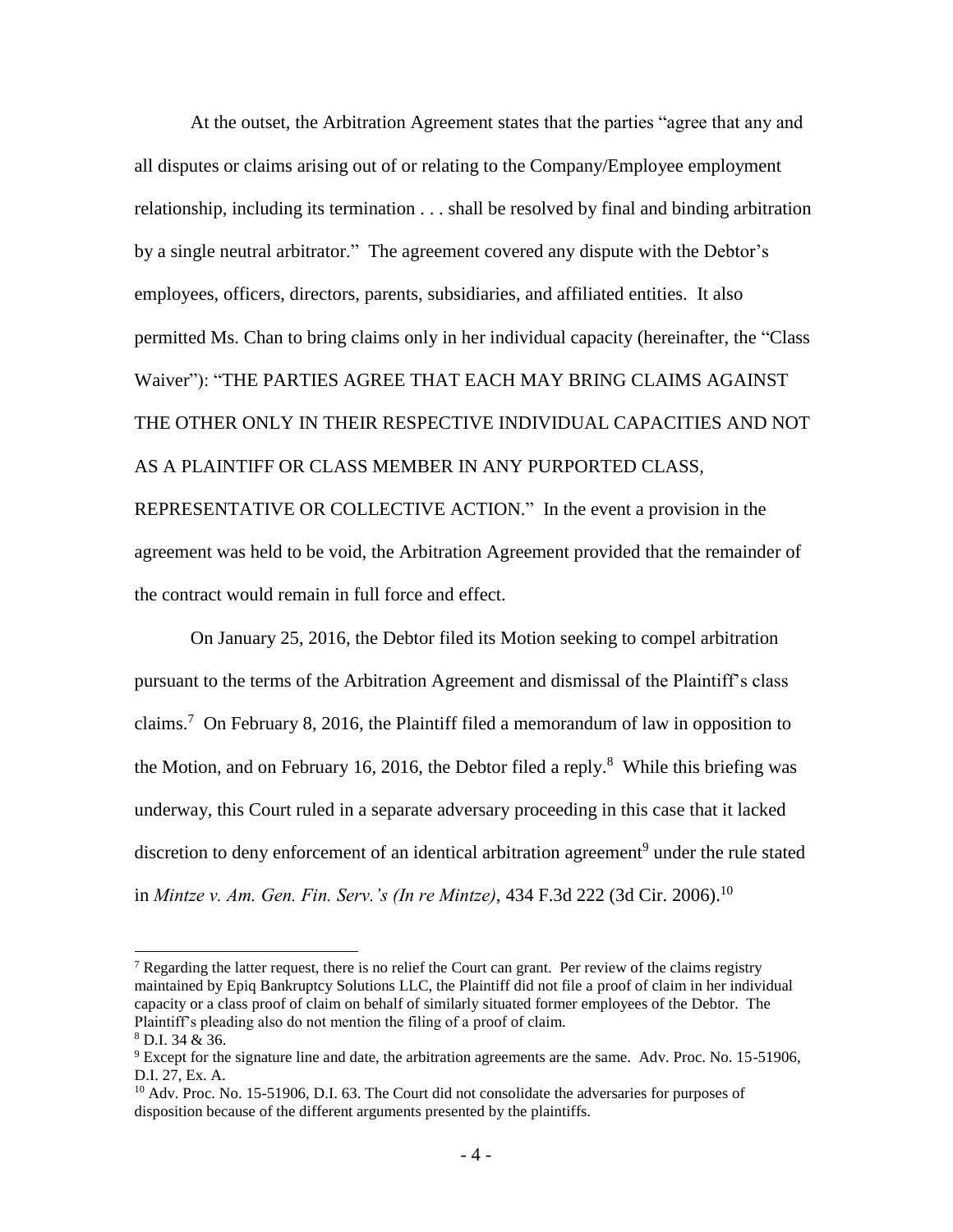Shortly after that decision was issued, the Court granted the Plaintiff's request to file supplemental briefing to address a recent decision by the United States Court of Appeals for the Seventh Circuit.<sup>11</sup> The Plaintiff and the Debtor subsequently filed further briefing in support of their respective positions.<sup>12</sup> This matter has been fully briefed and is ripe for decision.

## **II. JURISDICTION AND VENUE**

The Court has jurisdiction over this matter under 28 U.S.C. §§ 1334 and 157(b)(1). Venue is proper in this Court pursuant to 28 U.S.C. §§ 1408 and 1409. Consideration of the Motion constitutes a core proceeding under 28 U.S.C. § 157(b)(2)(A), (B) and (O).<sup>13</sup>

### **III. DISCUSSION**

### **A. The Parties' Positions**

The Debtor argues that the FAA requires enforcement of the Arbitration

Agreement. The Debtor posits that this Court lacks discretion to deny enforcement of the

Arbitration Agreement under *Mintze* because there is no inherent conflict between

arbitrating the Claims and the Bankruptcy Code's underlying purposes.

The Plaintiff suggests that the Court need not reach the question (central to the analysis under *Mintze*) of whether there is an inherent conflict because the Class Waiver renders the Arbitration Agreement unenforceable under the NLRA and the FAA's savings

<sup>11</sup> D.I. 64.

<sup>12</sup> D.I. 65 & 67.

<sup>&</sup>lt;sup>13</sup> The question presented by the Motion is, in what forum will claims against this Debtor be adjudicated? The Court determines that this is a question that invokes this Court's core jurisdiction. The fact that Plaintiff has not filed a proof of claim is of limited significance here, given that Plaintiff has timely filed the Complaint, thereby invoking the Court's jurisdiction. Pursuant to the Amending Standing Order of Reference dated \_\_\_\_, to the extent it is subsequently determined that the matter before this Court is noncore, a reviewing court may consider this Opinion as proposed findings of fact and conclusions of law under Fed. R. Bankr. P. 9033.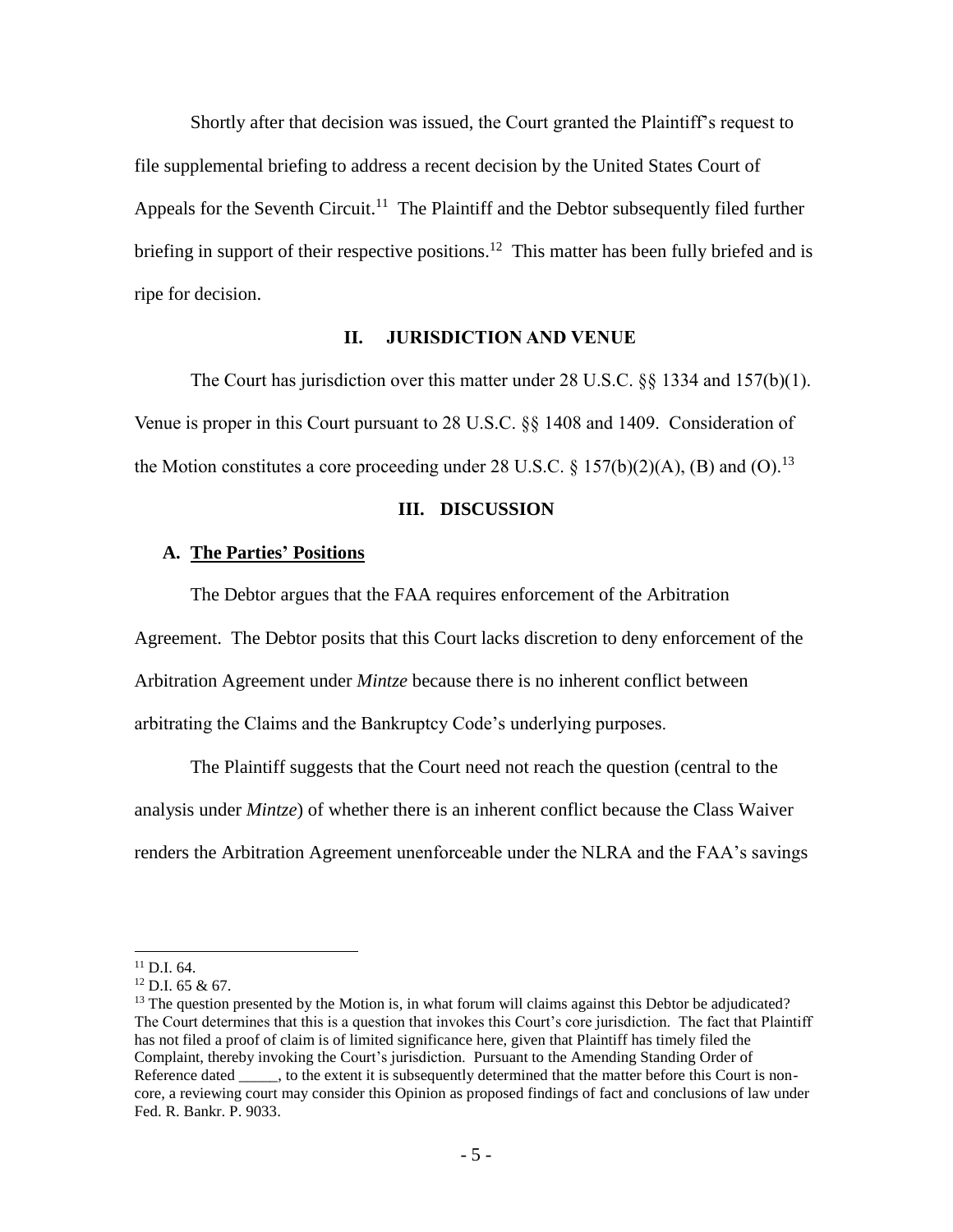clause. <sup>14</sup> Relying on the recent decision in *Lewis v. Epic Sys. Corp.,* 823 F.3d 1147 (7th Cir. 2016), the Plaintiff contends that Section 7 of the NLRA confers a substantive right for employees to pursue class actions because they constitute concerted activities, which are specifically protected under the NLRA. Because Section 8 of the NLRA deems it an unfair labor practice to interfere with the exercise of rights guaranteed under Section 7, the Plaintiff contends that the Class Waiver violates the NRLA and renders the Arbitration Agreement unenforceable.

In response, the Debtor submits that the Seventh Circuit incorrectly held in *Lewis*  that collective legal adjudication is a substantive right protected by the NLRA. The Debtor relies largely on the reasoning embraced by the majority of courts that have considered the issue: those courts have concluded that class actions are a procedural tool and not a substantive right protected by the NLRA. Consequently, Debtor contends that decisions by the National Labor Relations Board (the "Board") interpreting Section 7 to confer a substantive right are not entitled to deference. Further, Debtor argues that the relief requested in its Motion is consistent with the Supreme Court's FAA jurisprudence, which has endorsed an expansive view in favor of arbitrating disputes. Finally, the Debtor asserts that *Lewis* is materially distinguishable from this case: unlike in *Lewis* -- where the arbitration agreement was a condition of continued employment -- the Arbitration Agreement at issue here contains an opt-out clause that enabled the Plaintiff to revoke it.

<sup>&</sup>lt;sup>14</sup> The Plaintiff also challenges the applicability of the Arbitration Agreement on grounds that the Claims are not covered by that Agreement. The Arbitration Agreement covers claims for wrongful termination, wages, penalties, and benefits. D.I. 28, Ex. A. The Plaintiff seeks damages for sixty days' wages and benefits, as well as civil penalties provided for under the WARN Act. Thus, the Arbitration Agreement clearly covers the causes of action asserted in the Complaint.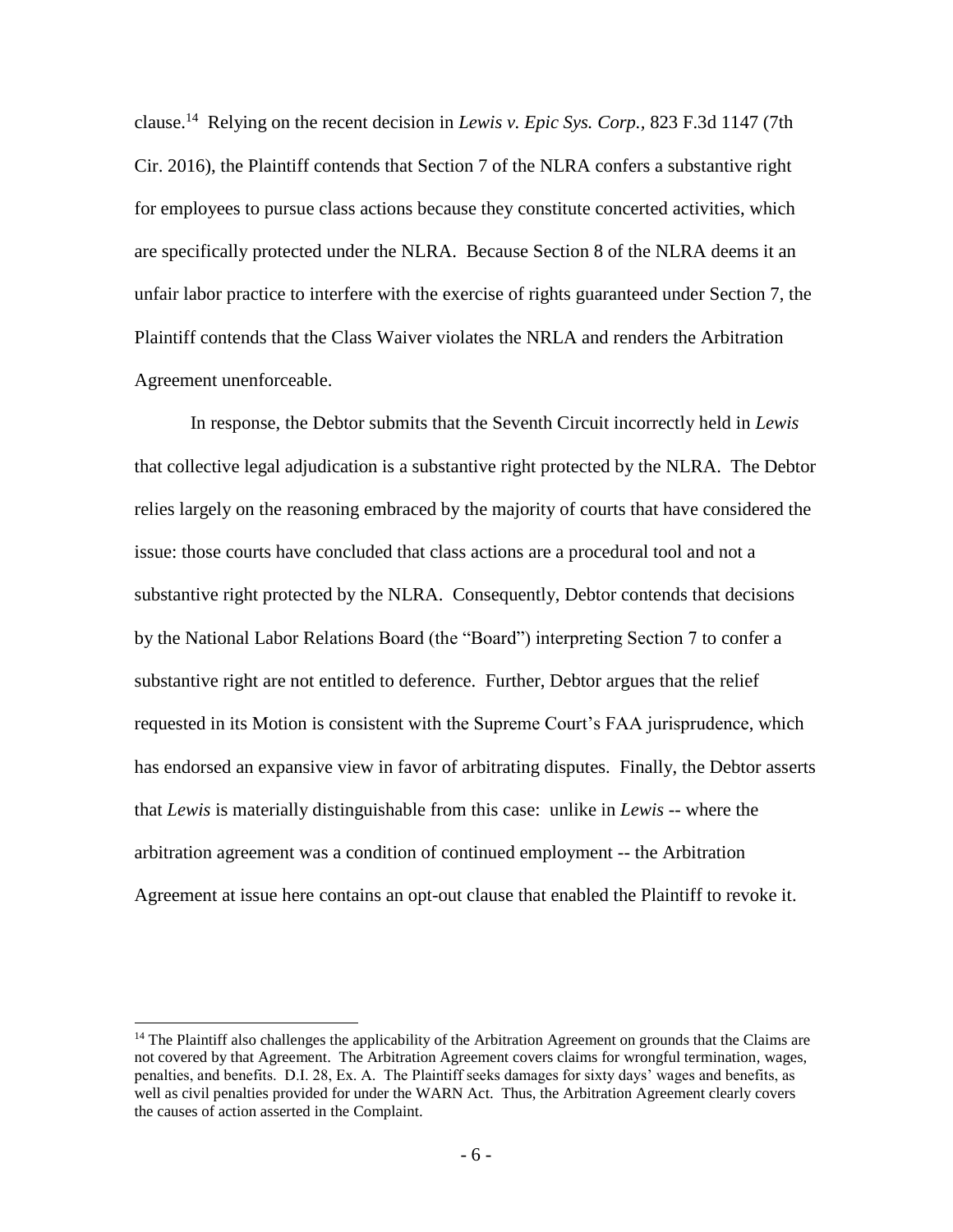## **B. Analysis**

The Plaintiff's challenge to the enforceability of the Arbitration Agreement raises two statutory interpretation issues. First, whether the right to file a class action qualifies as "concerted activities" for "mutual aid or protection" under Section 7 of the NLRA. 29 U.S.C. § 157. If it does, a class waiver infringes on a substantive federal right. Because the Court holds that it does, the Court must address another interpretation question under Section 8 of the NLRA, which makes it "an unfair labor practice for an employer . . . to interfere with, restrain, or coerce employees in the exercise of the rights guaranteed in Section 7." 29 U.S.C. § 158(a)(1). The Court must decide whether an illegal contractual provision that may be revoked by the employee still interferes with, restrains, or coerces employees in the exercise of their Section 7 rights. The Court addresses each issue in turn.

## **1. Section 7 Reflects the Unambiguous Intention of Congress to Create and Protect Employees' Right to Pursue Collective Legal Action**

The NLRA is not interpreted on a clean slate. The Board has been delegated the power and responsibility to interpret the NLRA. *NLRB v. City Disposal Sys. Inc.*, 465 U.S. 822, 829 (1984) ("[T]he task of defining the scope of § 7 is for the Board to perform in the first instance as it considers the wide variety of cases that come before it . . . .")(internal quotation marks omitted). Because the Board is charged with administering the NLRA, a court cannot "simply impose its own construction of the statute." *Chevron U.S.A. Inc. v. Natural Resources Defense Council, Inc.,* 467 U.S. 837, 843 (1984). Supreme Court precedent teaches how courts should approach the Board's interpretation. If Congress has directly spoken to the question at issue through the text of the statute, that is the end of inquiry as both the Board and a court must give effect to the intent of Congress. *Id.* But if Congress has not unambiguously expressed its intent, the question then is whether the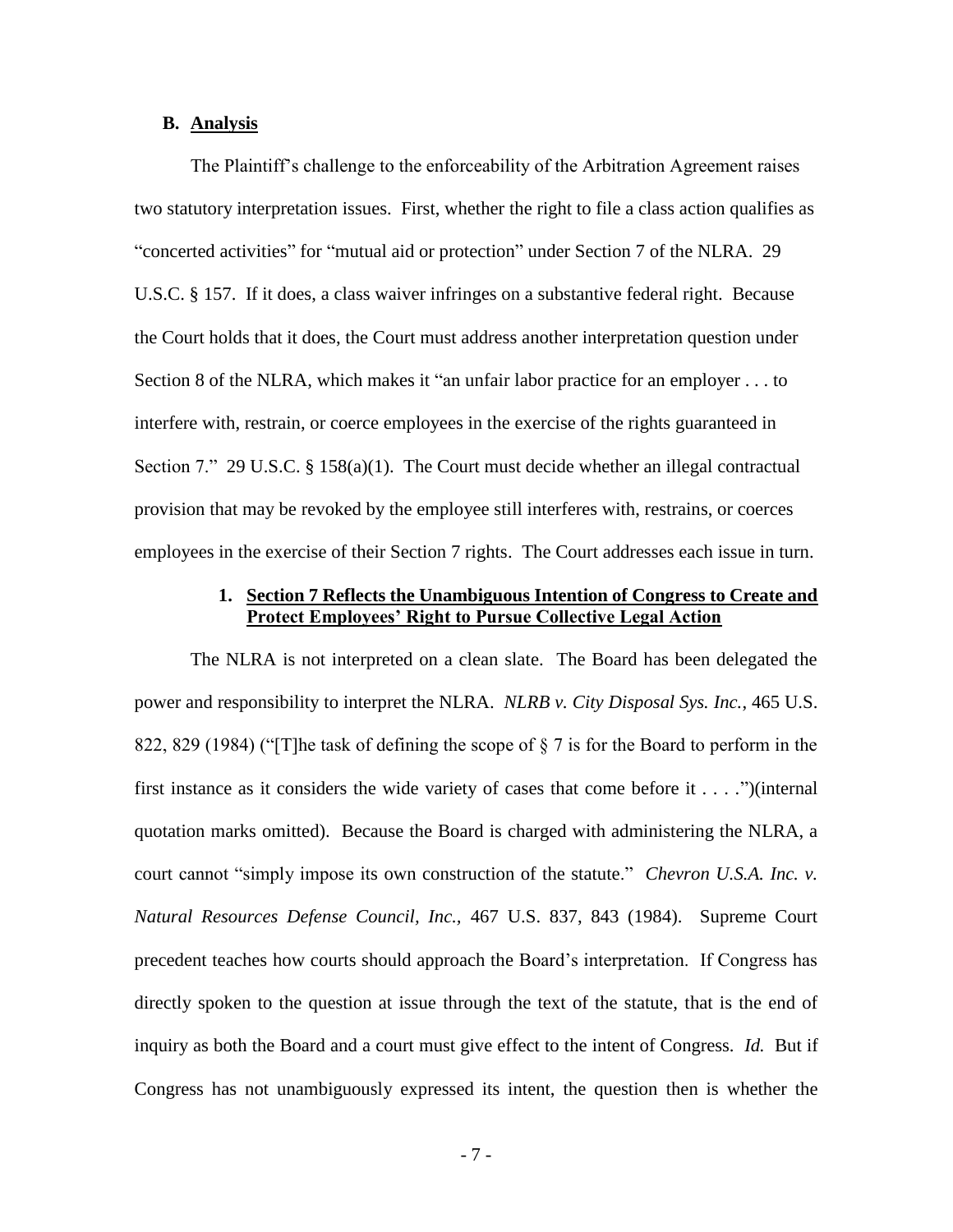Board's "answer is based on a permissible construction of the statute." *Id.* If the Board has adopted a reasonable construction, it is "entitled to considerable deference." *City Disposal Sys.*, 465 U.S at 829; *see ABF Freight System, Inc. v. NLRB*, 510 U.S. 317, 324 (1994) (observing that the Board's views regarding scope of the NLRA are entitled to "the greatest deference").

Before reaching the question of whether the Board's interpretation is reasonable, the Court must exhaust "the devices of judicial construction [that] have been tried and found to yield no clear sense of congressional intent." *Gen. Dynamics Land Sys., Inc. v. Cline*, 540 U.S. 581, 600 (2004). The starting point in statutory interpretation always begins with the language of the statute. When a statute's language is plain, courts must enforce the statute according to its plain meaning. *E.g.*, *Lamie v. U.S. Tr.*, 540 U.S. 526, 534 (2004); *Griffin v. Oceanic Contractors, Inc.,* 458 U.S. 564, 571 (1982). If Congress has not defined a particular term in the statute or elsewhere in the statutory scheme, a court must give that term its ordinary and customary meaning. *Pioneer Inv. Servs. Co. v. Brunswick Assoc. Ltd. P'ship*, 507 U.S. 380, 388 (1993).

Section 7 sets forth the rights of employees under the NLRA. It provides that "[e]mployees shall have the right to self-organization, to form, join, or assist labor organizations, to bargain collectively through representatives of their own choosing, and to engage in other *concerted activities* for the purpose of collective bargaining or other mutual aid or protection." 29 U.S.C. § 157 (emphasis added). The term "concerted activities" is not specifically identified in the NLRA. According to the version of the Oxford English Dictionary in print when Congress enacted the NLRA, "concerted" means "arranged by mutual agreement; agreed upon, pre-arranged; planned, contrived; done in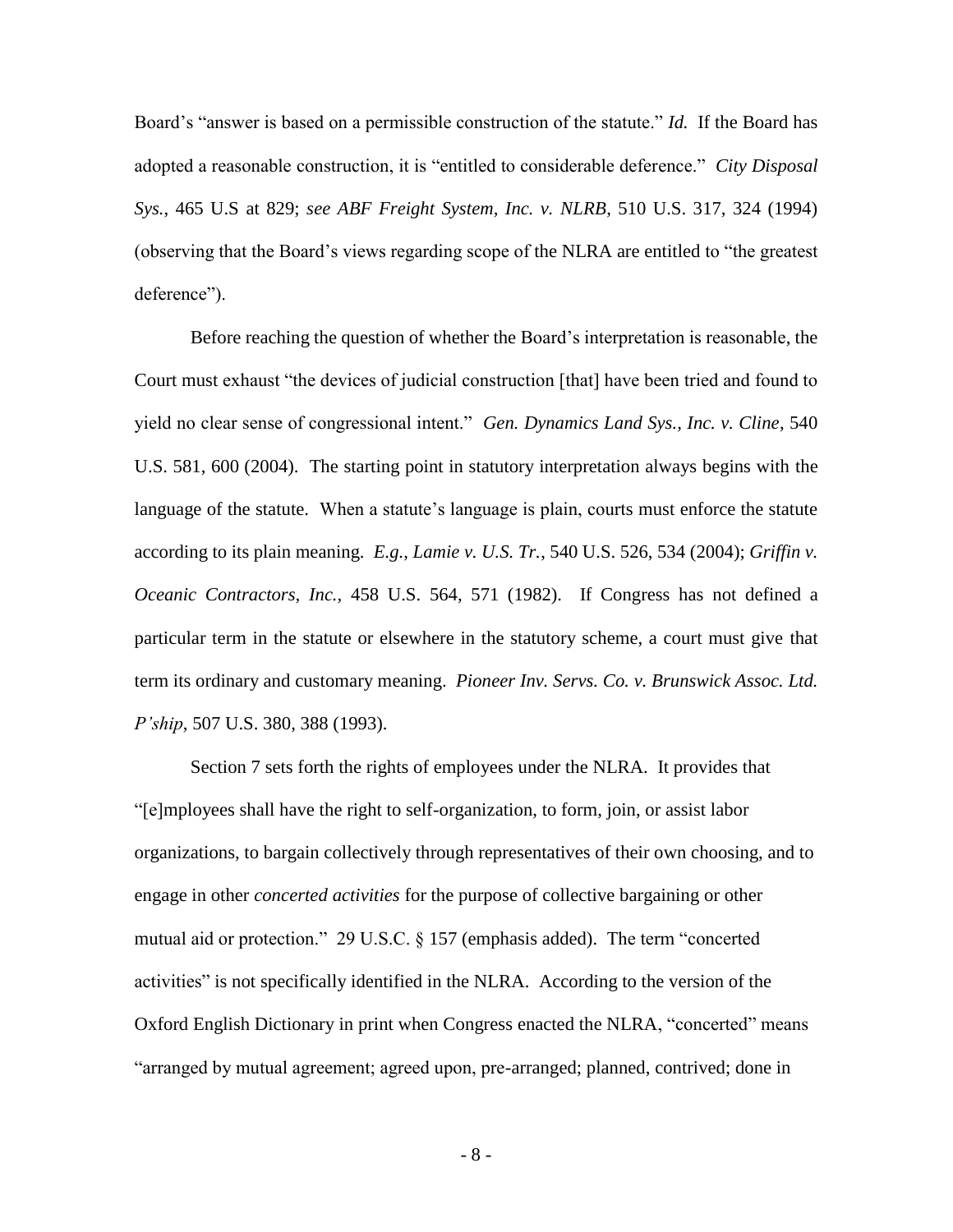concert;" and "concert" means an "agreement of two or more persons or parties in a plan, design, or enterprise; union formed by such mutual agreement." Oxford English Dictionary 764 (1st ed. 1933); *see Taniguchi v. Kan Pac. Saipan, Ltd.*, 132 S. Ct. 1997, 2003 (2012) (commenting that the Oxford English Dictionary is "one of the most authoritative on the English language"); *Sanders v. Jackson*, 209 F.3d 998, 1000 (7th Cir. 2000) ("We frequently look to dictionaries to determine the plain meaning of words, and in particular we look at how a phrase was defined at the time the statute was drafted and enacted."). And the Oxford English Dictionary defines "activity" as "the state of being active; the exertion of energy, action." Oxford English Dictionary 95 (1st ed. 1933). The understanding and meaning of "concerted" remains unchanged today. The current edition of the Oxford American Dictionary defines "concerted" as "jointly arranged, planned, or carried out; coordinated." New Oxford American Dictionary 359 (3d ed. 2010). Finally, Black's Law Dictionary defines "concerted activity" as "action by employees concerning wages or working conditions; esp., a conscious commitment to a common scheme designed to achieve an objective." Black's Law Dictionary (10th ed. 2014.)

Synthesizing these authorities leads the Court to conclude that the ordinary meaning of "concerted activities" within the context of Section 7 protects a broad range of employee conduct.<sup>15</sup> Collective adjudication fits well within this protected range because at its core it is a planned arrangement among more than one employee for a particular work-related purpose. Other courts have similarly construed "concerted activities" as

<sup>&</sup>lt;sup>15</sup> Admittedly, there is some breadth to the meaning of "concerted activities." Merely because a term is broad in scope, however, does not render it ambiguous. *See Penn. Dep't of Corrections v. Yeskey*, 524 U.S. 206, 212 (1998). By using intentionally broad language, Congress does not have to spell out every conceivable contingency. *See Sedima, S.P.R.L. v. Imrex Co.*, 473 U.S. 479, 499 (1985) (describing how a statute which can be "applied in situations not expressly anticipated by Congress does not demonstrate ambiguity . . . . It demonstrates breadth"). *See also Haroco, Inc. v. American National Bank & Trust Co. of Chicago*, 747 F.2d 384, 389 (7th Cir. 1989) aff'd 473 U.S. 606 (1985).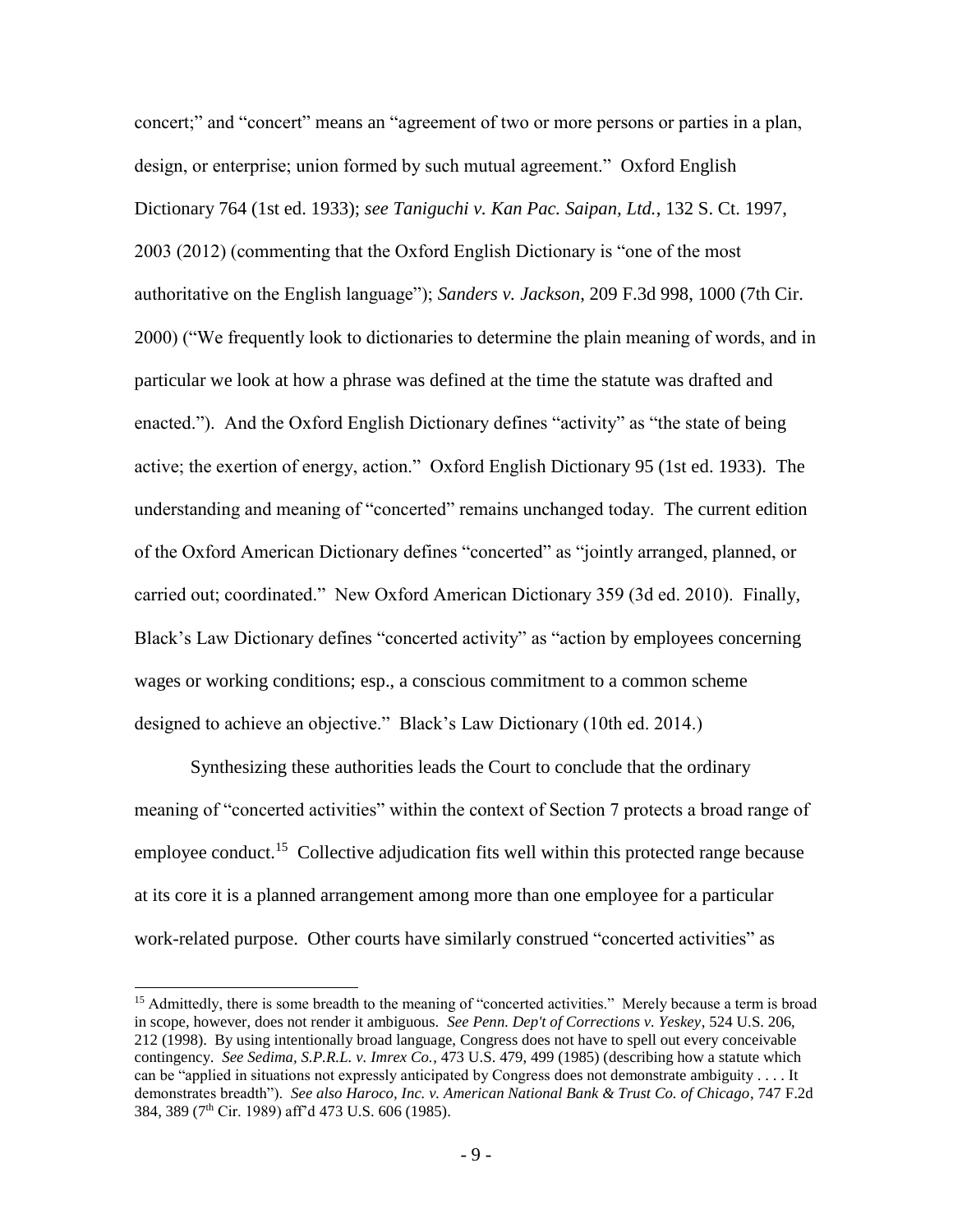encompassing collective adjudication. *Morris v. Ernst & Young, LLP*, No. 13-16599, 2016 WL 4433080, at \*3 (9th Cir. Aug. 22, 2016); *Lewis*, 823 F.3d at 1153; *see Brady v. Nat'l Football League*, 644 F.3d 661, 673 (8th Cir. 2011) ("[A] lawsuit filed in good faith by a group of employees to achieve more favorable terms or conditions of employment is 'concerted activity' under § 7 of the National Labor Relations Act.").

The purpose behind Section 7's enactment supports such a reading. When interpreting a word in a statute, the whole statutory text and purpose must be considered. *Dolan v. U.S. Postal Serv.*, 546 U.S. 481, 486 (2006). A court should not be guided "by a single sentence or member of a sentence, but look to the provisions of the whole law, and to its object and policy." *Kelly v. Robinson*, 479 U.S. 36, 43 (1986). The labor policy concerns at the time of the NLRA's enactment and the issues it was designed to address indicate that Section 7 protects the right of employees to act collectively to assert legal claims against an employer. In *Eastex, Inc. v. NLRB*, the Supreme Court recognized this and remarked that Section 7 protects employees "when they seek to improve working conditions through resort to administrative and judicial forums." 437 U.S. 556, 566 (1978). The Court reasoned that "Congress knew well enough that labor's cause often is advanced on fronts other than collective bargaining and grievance settlement within the immediate employment context." *Id.* at 565*.* Likewise, in *NLRB v. City Disposal Sys. Inc.,* the Supreme Court observed the importance the NLRA placed on collective action against an employer: "It is evident that, in enacting § 7 of the NLRA, Congress sought generally to equalize the bargaining power of the employee with that of his employer by allowing employees to band together in confronting an employer regarding their terms and conditions of their employment."465 U.S. 822, 835 (1984). Congress gave no indication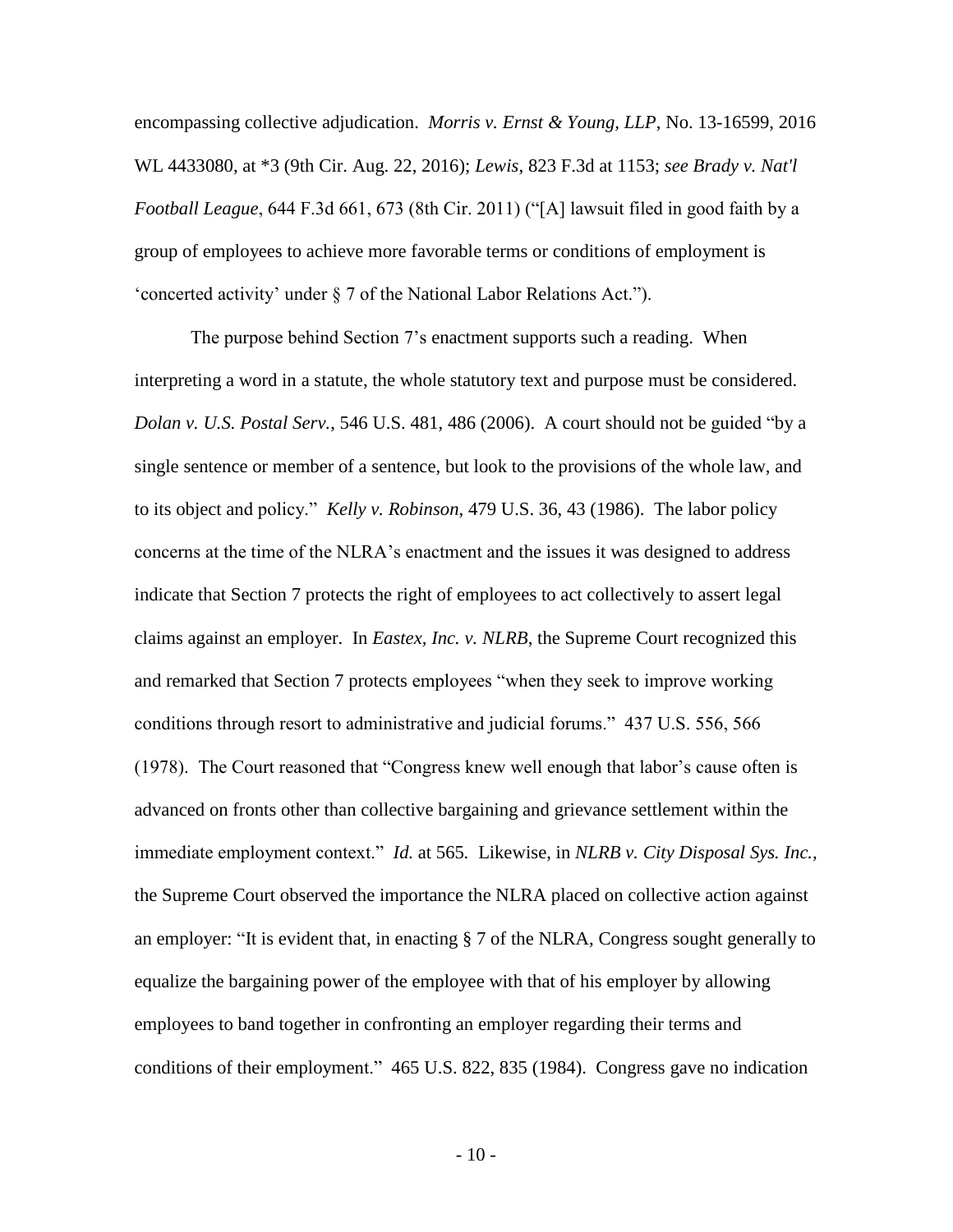that Section 7 was "intended to limit [Section 7] protection to situations in which an employee's activity and that of his fellow employees combine with one another in any particular way." *Id.* 

Interpreting Section 7 to include collective-suit filing clearly furthers the policies underlying the NLRA. Section 1 of the NLRA, which is captioned "Findings and declaration of policy," makes clear that the chief focus of the NLRA is to protect the right of employees to act collectively. It provides, among other things, that the NLRA was enacted to provide "equality of bargaining power between employers and employees" and to "protect the exercise by workers of full freedom of association . . . for the purpose of negotiating the terms and conditions of their employment or other mutual aid or protection." 29 U.S.C. § 151. Collective legal action balances the playing field by providing a feasible means for employees to assert rights where they would otherwise "have no realistic day in court if a class action were not available." *Phillips Petrol. Co. v. Shutts*, 472 U.S. 797, 809 (1985). "Collective, representative, and class legal remedies allow employees to band together and thereby equalize bargaining power." *Lewis*, 823 F.3d at 1153. Many of the chief benefits of proceeding as a class dovetail with the notion of equalizing the parties' disparate positions; for instance, proceeding as a class action may bolster employees' negotiating position, allows access to counsel that would not otherwise take the case given the amount of the individual claims, and helps ensure employers listen to its employees' allegations given the aggregate liability of the pooled claims. Access to judicial fora is one of the recognized ways employees seek to improve terms and conditions of employment. *Eastex*, 437 U.S. at 566. Requiring employees to bring claims individually frustrates the NLRA's goal of "protect[ing] the right of workers to act together

- 11 -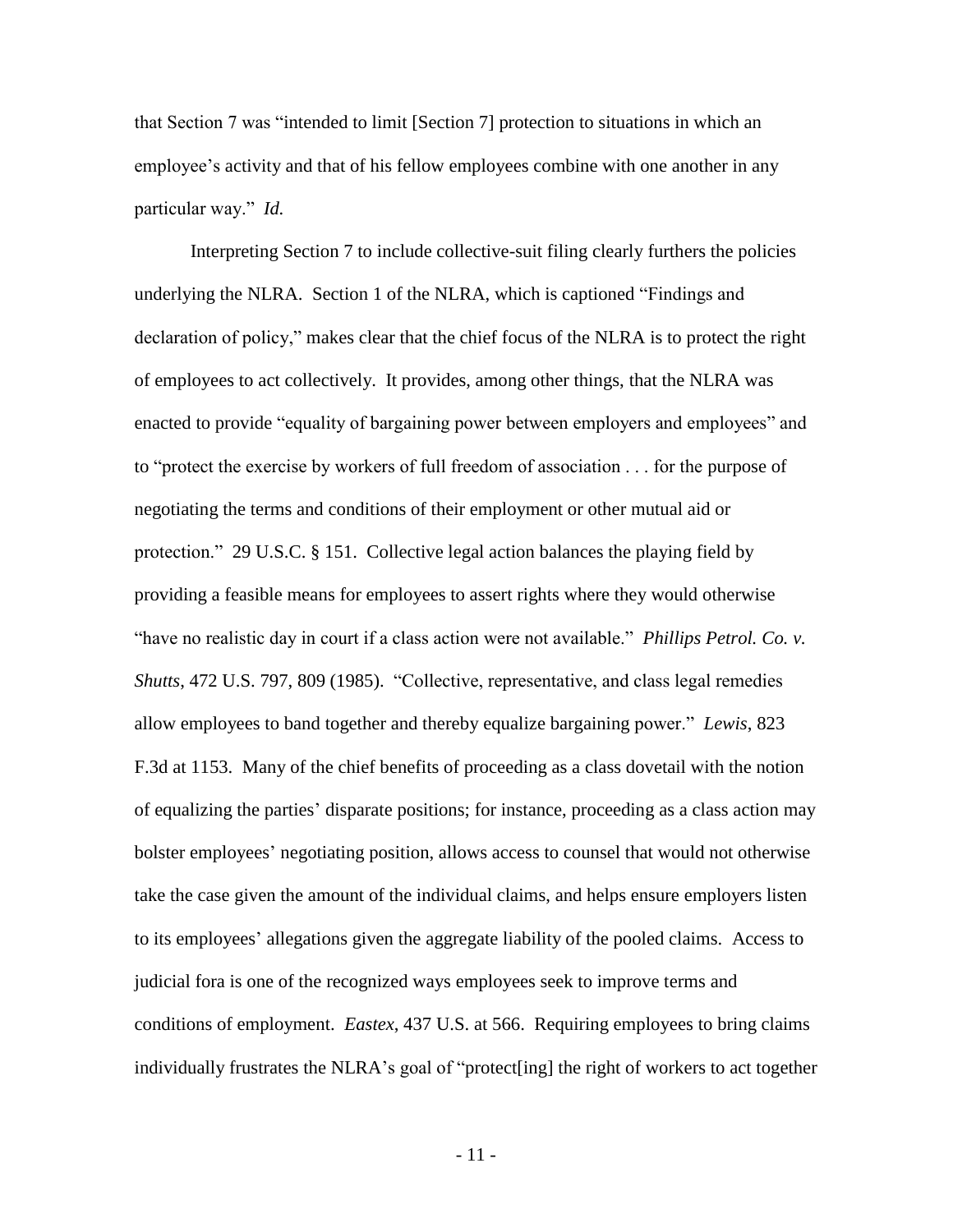to better their working conditions." *NLRB v. Washington Aluminum Co.*, 370 U.S. 9, 14 (1962).

Accordingly, this Court concludes that Congress has spoken directly through enactment of the NLRA to create a substantive right for employees to proceed collectively to protect or vindicate rights conferred under Section 7.

## **2. The Board's Interpretation of Section 7 is Entitled to Deference**

Consideration of the Board's interpretation of Section 7 is not required here under *Chevron*, since the Court has concluded that the NLRA unambiguously protects the right of employees to bring a collective action. It is, however, difficult to ignore the alternative interpretations other courts have adopted. Reasonable minds appear to disagree on the meaning of "concerted activities." *Compare Morris*, 2016 WL 4433080, at \*3, *with D.R. Horton, Inc. v. NLRB*, 737 F.3d 344, 355 (5th Cir. 2013).But even if this term is ambiguous and the Court resorts to the second step of the *Chevron* analysis, the Court's conclusion would remain unchanged. The Board, on at least two occasions, has interpreted Section 7 to provide a substantive right to class or collective remedies. *Murphy Oil USA, Inc.*, 361 NLRB No. 72, at \*6-7 (2014) ("Murphy") *enf. denied* 808 F.3d 1013 (5th Cir. 2015); *D.R. Horton*, 357 NLRB No. 184, at \*16 (2012) ("Horton") *enf. denied* 737 F.3d 344 (5th Cir. 2013) ("Horton II"). The Board's interpretation of Section 7 is rational and consistent with the NLRA's statutory scheme. As such, its interpretation is entitled to considerable deference. *Lechmere, Inc. v. NLRB*, 502 U.S. 527, 536 (1992).

The Debtor argues that the Board's rulings in *Horton* and *Murphy* are not entitled to deference because it construed and applied statutes beyond those that it administers. Indeed, the Board in both of those decisions interpreted statutes, and discussed precedent,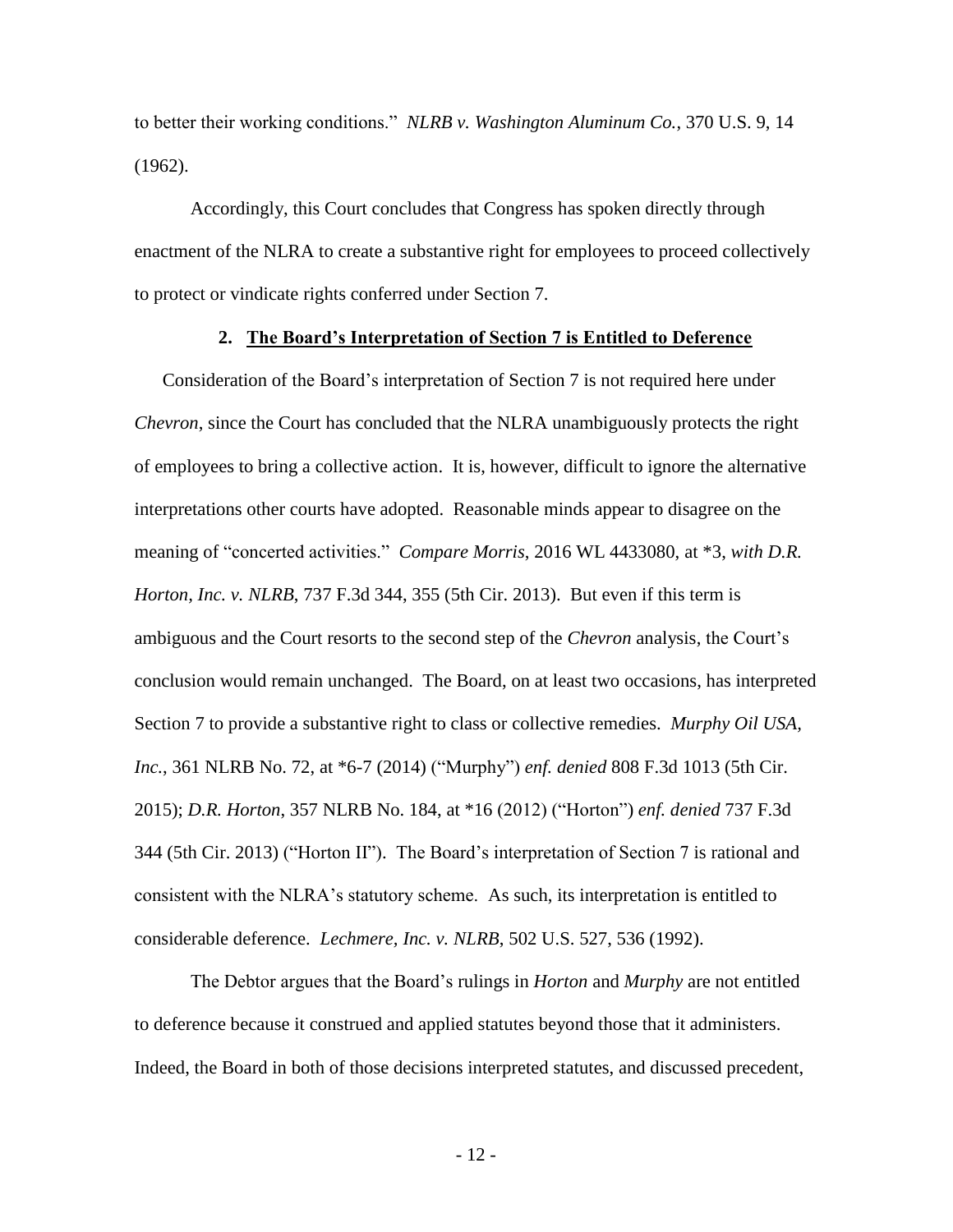beyond its particular expertise. And courts have correctly held that the Board should not be afforded *Chevron* deference when interpreting the FAA. *See Sutherland v. Ernst & Young LLP*, 726 F.3d 290, 297 n.8 (2d Cir. 2013); *Owen v. Bristol Care, Inc.*, 702 F.3d 1050, 1054 (8th Cir. 2013). Similar to the Debtor's argument, these courts reason that no deference is owed because the Board does not have special competence or experience in interpreting the FAA. This Court, however, is not relying on the Board's construction of the FAA, the interplay of the FAA and NLRA, its interpretation of Supreme Court precedent, or whether the FAA should yield to the NLRA. Rather, the Court looks to the Board's interpretation only "on an issue that implicates its expertise in labor relations." *City Disposal*, 465 U.S. at 829 (1984). The Court cannot disregard the Board's explicit determination that the NLRA grants employees a substantive right to adjudicate claims collectively. The Court therefore finds that the Board is entitled to deference in its interpretation of Section 7. *See Chevron*, 467 U.S. at 844 ("We have long recognized that considerable weight should be accorded to an executive department's construction of a statutory scheme it is entrusted to administer, and the principle of deference to administrative interpretations.").

The remaining issues before the Court are largely resolved following the determination that Section 7 protects collective legal action. As discussed in detail below, since Section 7 protects collective actions, it confers a substantive right to employees to engage in the same; Section 8 renders contractual provisions invalid that violate an employee's Section 7 rights. Therefore, the Class Waiver is illegal and unenforceable pursuant to both the FAA's savings clause and well-settled case law holding that a party cannot give up the right to pursue statutory remedies by agreeing to arbitration.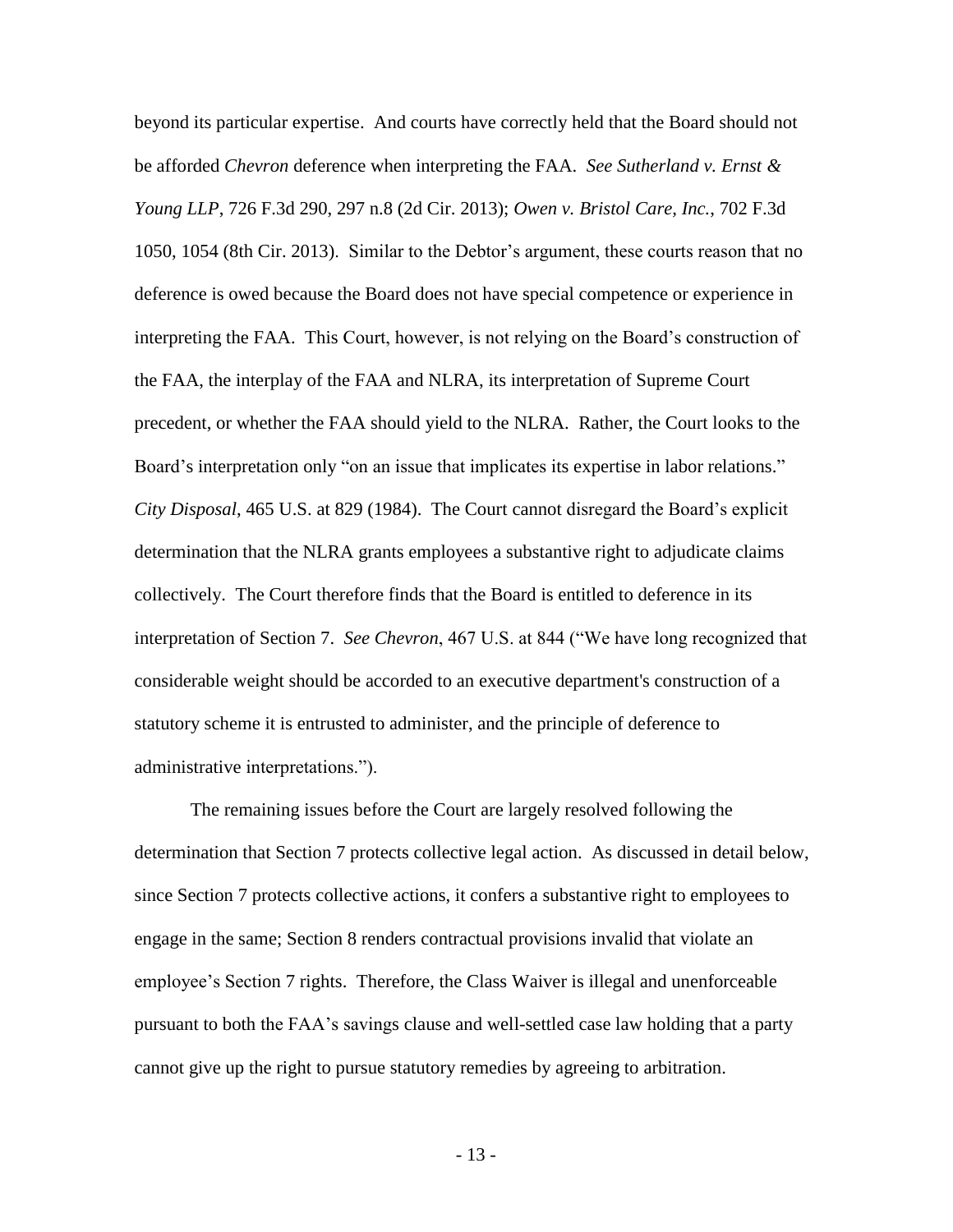#### **i. Section 7 confers a substantive right**

As stated above, the right of employees to utilize a collective mechanism is a substantive right protected under the NLRA. The framework of the NLRA confirms this conclusion. *Morris*, 2016 WL 4433080, at \*8 ("Without § 7, the Act's entire structure and policy flounder."); *Lewis*, 823 F.3d at 1160 ("That Section 7's rights are 'substantive' is plain from the structure of the NLRA."). Section 7 is the heart of the NLRA and establishes three rights—the right to organize, the right to bargain collectively, and the right to engage in other concerted activities. These rights are the core substantive rights protected by the NLRA, *Morris*, 2016 WL 4433080, at \*5, a conclusion buttressed the fact that Section 7 is the only substantive provision; the remaining provisions of the NLRA serve to protect the rights set forth in Section 7. The ability to act collectively is the fundamental right of the NLRA and "guarantees employees the most basic rights of industrial self-determination." *Emporium Capwell Co. v. Western Addition Community Org.*, 420 U.S. 50, 61 (1975). Unlike procedural rights that concern "the manner and the means by which the litigants' rights are enforced," the right to pursue work-related legal claims on a collective or concerted basis is the very right created and protected under Section 7. *Shady Grove Orthopedic Associates, P.A. v. Allstate Ins. Co.*, 559 U.S. 393, 407 (2010) (finding that substantive rules "alter the rights themselves, the available remedies, or the rules of decision by which the court adjudicates either").

The Debtor contends that the ability to participate in a class action lawsuit is only a procedural device. Case law teaches that, depending upon the statutory scheme, the availability or use of class actions may be a procedural right and ancillary to the underlying substantive claim. *See, e.g.*, *Amchem Prods., Inc. v. Windsor*, 521 U.S. 591, 612-13

- 14 -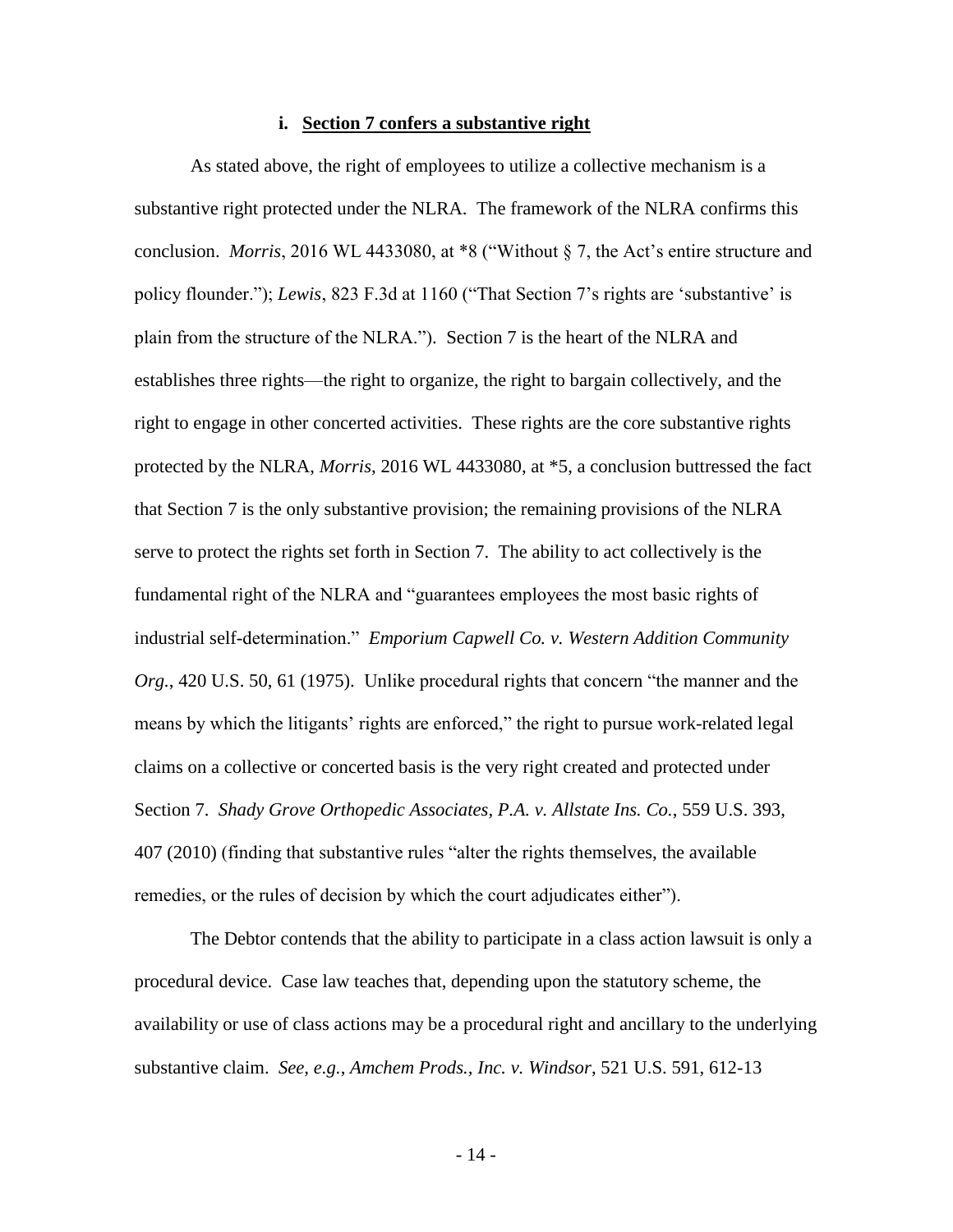(1997); *Deposit Guar. Nat'l Bank v. Roper*, 445 U.S. 326, 332 (1980); *Reed v. Fla. Metro. Univ., Inc.*, 681 F.3d 630, 643 (5th Cir. 2012). The Debtor's reliance on this legal proposition and body of case law, however, is misplaced because prohibiting collective action here directly affects the substantive rights being adjudicated. *D.R. Horton*, 357 NLRB No. 184, at \*12 ("Rule 23 may be a procedural rule, but the Section 7 right to act concertedly by invoking Rule 23 . . . or other legal procedurals is not.").

In this case, the Class Waiver wrongfully restricted the Plaintiff's Section 7 rights by only permitting her to bring claims in her individual capacity. The Plaintiff here seeks to assert an independent statutory right accorded by Congress—the right to proceed collectively.<sup>16</sup> Section 8(a)(1) renders the Class Waiver invalid because it violates Section 7; accordingly, the Class Waiver is unenforceable under the NLRA.<sup>17</sup>

## **ii. The FAA's savings clause renders the Class Waiver unenforceable**

The Debtor asserts that the FAA requires enforcement of the Class Waiver because arbitration agreements must be enforced as written. The FAA, however, does not enforce a provision that is illegal under another federal statute. The FAA's savings clause, found in Section 2 of the FAA, provides that valid written arbitration agreements shall be enforceable "save upon such grounds as exist at law or in equity for the revocation of any contract." 9 U.S.C. § 2. This section renders arbitration agreements invalid "by generally applicable contract defenses, such as fraud, duress, or unconscionability." *AT&T Mobility* 

<sup>&</sup>lt;sup>16</sup> Of course, Section 7 protects the right to *pursue* work-related legal claims as a class; it does not guarantee that the class will satisfy the strictures of Rule 23.

<sup>&</sup>lt;sup>17</sup> As will be discussed below, the presence of an opt-out provision does not change the Court's conclusion that the Class Waiver is unenforceable.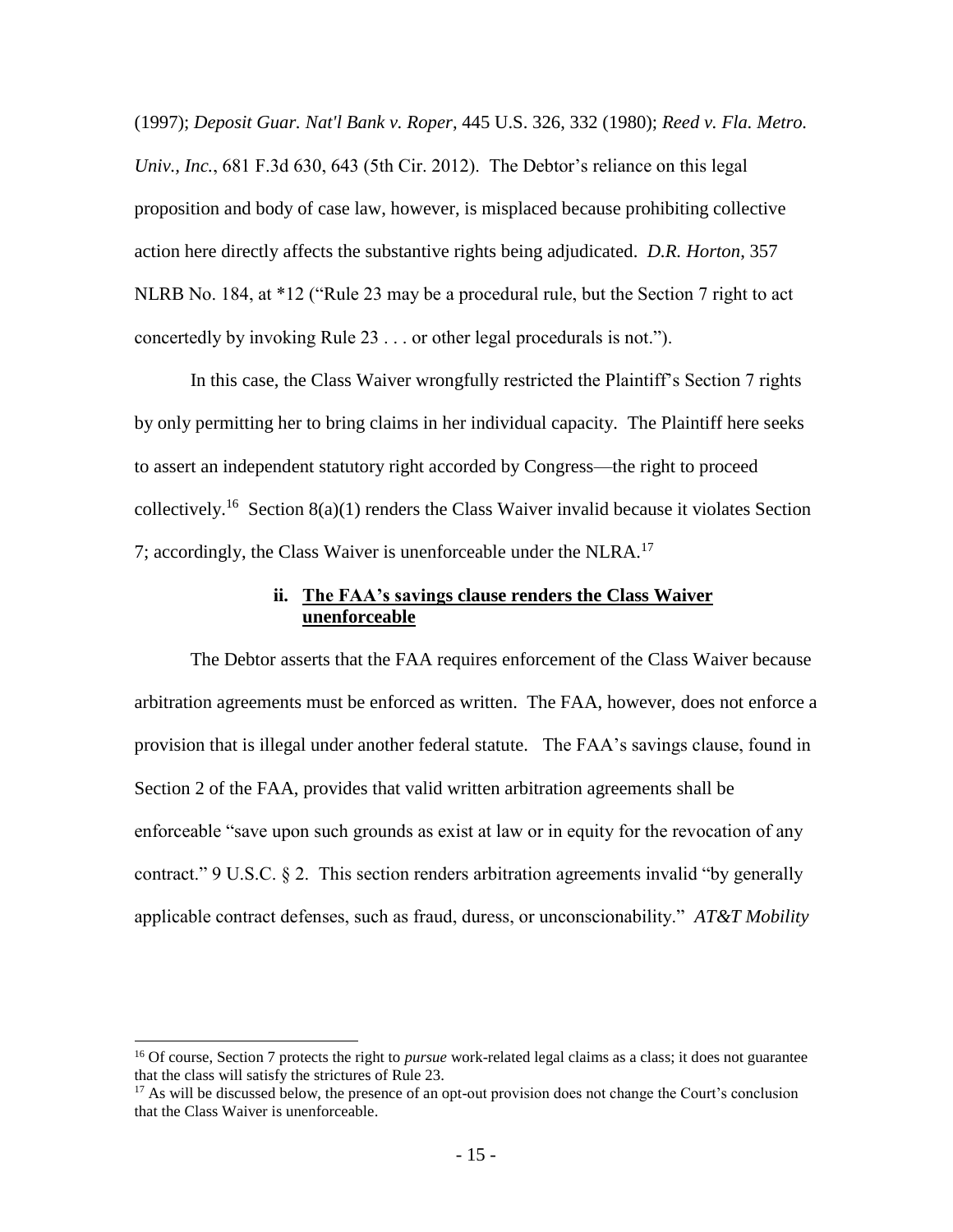*LLC v. Concepcion*, 563 U.S. 333, 339 (2011). Illegality is also among these contract

defenses. *Buckeye Check Cashing, Inc. v. Cardegna*, 546 U.S. 440, 444 (2006).

The Class Waiver fits under the FAA's savings clause because it violates the NLRA and is deemed illegal under Section 8(a)(1). Importantly, the invalidity of the Class Waiver is not predicated upon the fact that it is contained in an arbitration agreement. The illegality of the Class Waiver has nothing to do with the designation of arbitration as the forum. As the Ninth Circuit cogently described in *Morris*:

It would equally violate the NLRA for [the employer] to require its employees to sign a contract requiring the resolution of all work-related disputes *in court* and in 'separate proceedings.' The same infirmity would exist if the contract required disputes to be resolved through casting lots, coin toss, duel, trial by ordeal, or any other dispute resolution mechanism, if the contract (1) limited resolution to that mechanism and (2) required separate individual proceedings.

2016 WL 4433080, at \*6 (emphasis in original).

The Debtor contends that refusing to enforce the Class Waiver runs afoul of Supreme Court cases holding that arbitration agreements can require legal claims to be adjudicated on an individual basis. The issue the Court has with this argument, which is in essence an iteration of the Fifth Circuit's reasoning in *Horton II*, is that "it is not clear to [the Court] that the FAA has anything to do with this case." *Lewis*, 823 F.3d at 1156.

The FAA reflects a "federal policy favoring arbitration agreements," *Moses H.* 

*Cone Mem'l Hosp. v. Mercury Constr. Corp.*, 460 U.S. 1, 24 (1983), and requires courts to

"rigorously enforce" them, *Dean Witter Reynolds Inc. v. Byrd*, 470 U.S. 213, 221 (1985).

"Congress enacted the FAA in response to widespread judicial hostility to arbitration."

*American Express Co. v. Italian Colors Rest.*, 133 S.Ct. 2304, 2308-09 (2013). One of the purposes of the FAA is "to make arbitration agreements as enforceable as other contracts,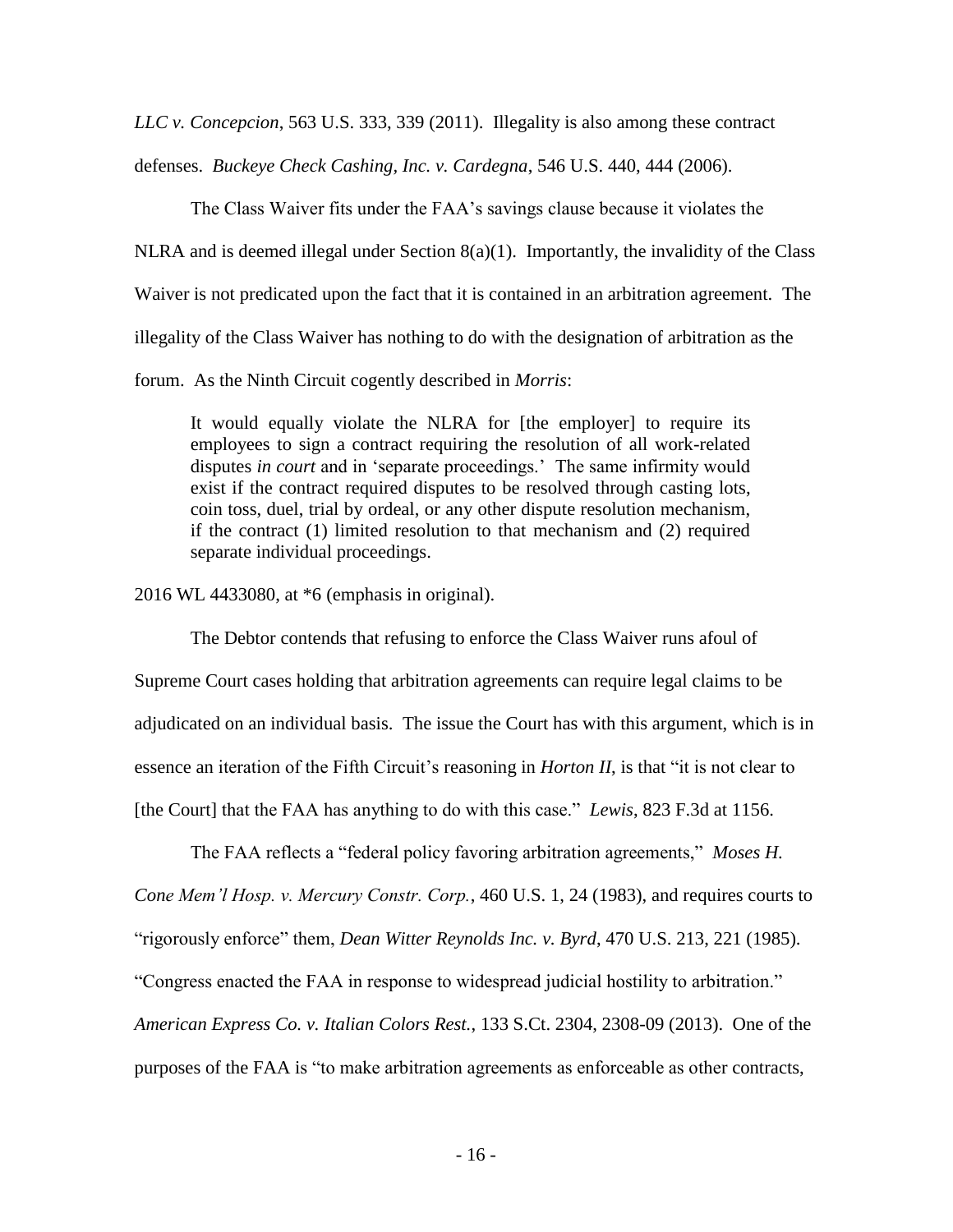but not more so." *Prima Paint Corp. v. Flood & Conklin Mfg. Co.*, 388 U.S. 395, 404 n.12 (1967); *see also Concepcion*, 563 U.S. at 339.

The FAA's mandate may be overridden if a party can demonstrate that "Congress intended to preclude a waiver of judicial remedies for the statutory rights at issue." *Shearson/American Exp., Inc. v. McMahon*, 482 U.S. 220, 227 (1987). Congressional intent to override the FAA can be deduced from the statute's text, the statute's legislative history, or from an inherent conflict between arbitration and the statute's underlying purposes. *Id.* But before reaching this conflicts question, which should not be reached lightly, the court must determine whether the "two statutes are capable of co-existence." *Vimar Seguros y Reaseguros, S.A. v. M/V Sky Reefer*, 515 U.S. 528, 533 (1995). Courts have a duty to try and harmonize overlapping statutes to preserve the effect and purpose of each one. *F.C.C. v. NextWave Personal Commc'ns Inc.*, 537 U.S. 293, 304 (2003); *Morton v. Mancari*, 417 U.S. 535, 551 (1974) ("The courts are not at liberty to pick and choose among congressional enactments, and when two statutes are capable of co-existence, it is the duty of the courts, absent a clearly expressed congressional intention to the contrary, to regard each as effective.").

Courts disagree on whether the FAA and NLRA conflict. *Compare Horton*, 737 F.3d at 359-60, *and Jasso v. Money Mart Exp., Inc.*, 879 F. Supp. 2d 1038, 1048 (N.D. Cal. 2012), *with Lewis*, 823 F.3d at 1157. If they conflict, then the Court must determine whether a contrary congressional demand exists and which statute must yield to the other. The Court does not need to make that determination. There is no conflict between the statutes because the FAA does not require enforcement of class waivers. *Morris*, 2016 WL 4433080, at \*7; *Lewis*, 823 F.3d at 1157; Michael D. Schwartz, *A Substantive Right to*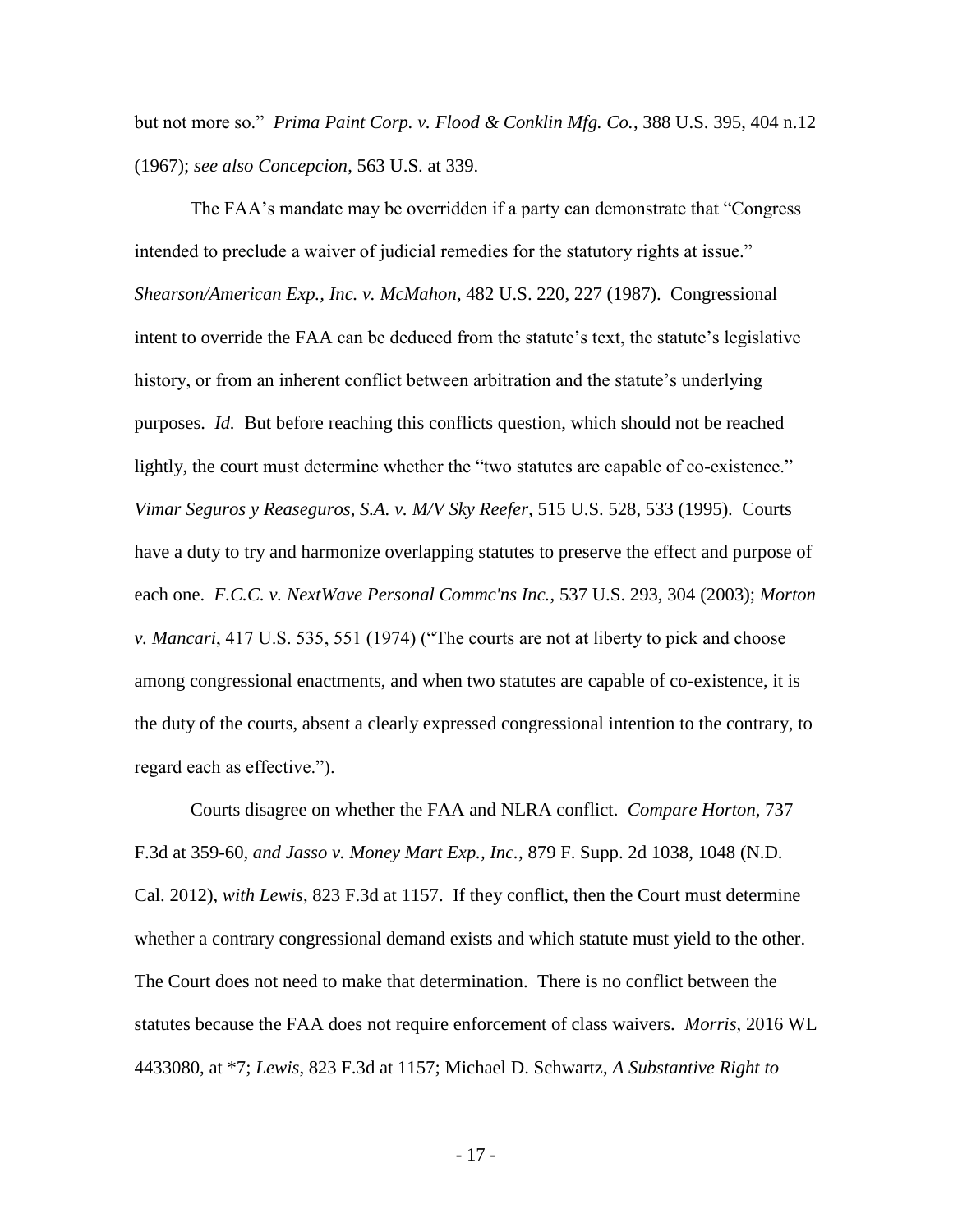*Class Proceedings: The False Conflict Between the FAA and NLRA*, 81 Fordham L. Rev. 2945, 2955 (2013). The FAA's savings clause and the substantive nature of class actions under Section 7 convince the Court that the NLRA and the FAA can coexist.

The FAA's savings clause prevents a conflict between the statutes. *Morris*, 2016 WL 4433080, at \*7; *Lewis*, 823 F.3d at 1157. The FAA's savings clause places arbitration agreements on equal footing as other contracts and subjects them to ordinary contract defenses. Section 2 demonstrates that the purpose of the FAA was not meant to make arbitration agreements more enforceable than other contracts. *Prima Paint*, 388 U.S. at 404 n.12. The FAA does not elevate arbitration agreements and the rights conferred thereunder on a pedestal "on which all other legal rights are to be sacrificed." *Tigges v. AM Pizza, Inc.*, No. CV 16-10136-WGY, 2016 WL 4076829, at \*14 (D. Mass. July 29, 2016). The FAA does not require the enforcement of illegal provisions and Section 2 of the FAA excepts from the FAA's enforcement grasp those contracts where a valid contract defense applies. An illegal class waiver in an arbitration agreement fits squarely under the ambit of Section 2. Consequently, the FAA's savings clause operates to avoid any conflict with the NLRA. To find otherwise would render the FAA's savings clause a nullity, since illegality is a generally applicable contract defense justifying revocation of the contract. *Lewis*, 823 F.3d at 1159.

When analyzing whether the NLRA and FAA conflict, the distinction between a substantive and procedural right is critical. The Supreme Court's interpretation of the FAA recognizes and appreciates this distinction; the Court has repeatedly found that the FAA does not require enforcement of an arbitration agreement that waives a party's substantive rights. For example, in *Mitsubishi Motors Corp. v. Soler Chrysler-Plymouth,* 

- 18 -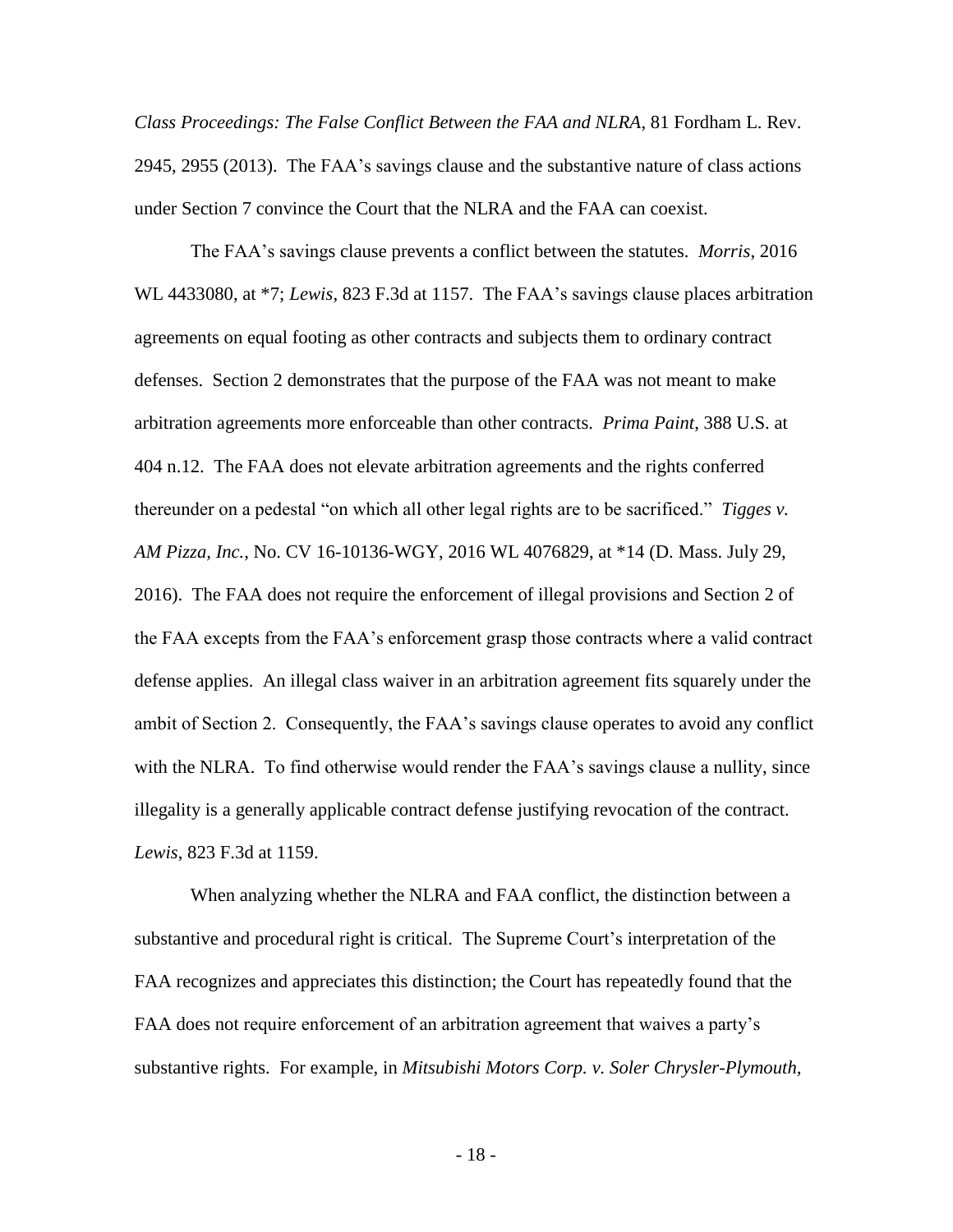*Inc*, the Court concluded that "agreeing to arbitrate a statutory claim, a party does not forego the substantive rights afforded by the statute." 473 U.S. 614, 627 (1985); *see also Gilmer v. Interstate/Johnson Lane Corp.*, 500 U.S. 20, 26 (1991).Where an arbitration agreement contains a waiver of a party's substantive right, a court should "have little hesitation in condemning the agreement." *Id.* at 637 n.19. Similarly, in *American Express Co. v. Italian Colors Restaurant*, the Court explained that its decisions interpreting the FAA teach an important limiting principle "designed to safeguard federal rights: 'An arbitration clause will be enforced only 'so long as the prospective litigant effectively may vindicate its statutory cause of action in the arbitral forum.'" 133 S. Ct. 2304, 2314 (2013) (quoting *Mitsubishi*, 473 U.S. at 637). Enforcing class waivers rings more than a dissonant chord with the NLRA: it directly conflicts with substantive rights under Section 7.

The Debtor mistakenly asserts that the Supreme Court's FAA jurisprudence dictates a contrary result. The Plaintiff relies on *AT&T Mobility LLC v. Concepcion*, 563 U.S. 333 (2011) and *DirecTV v. Imburgia*, 136 S. Ct. 463 (2015) for the proposition that agreements to arbitrate under the FAA can require legal claims to be adjudicated on an individual basis. In *Concepcion*, the issue before the Court was whether Section 2 of the FAA preempted California's judicial rule that deemed collective-arbitration waivers in consumer contracts unconscionable. 563 U.S. at 340. The Court held that the FAA preempted this rule because it disfavored arbitration and stood as an "obstacle to the accomplishment and execution of the full purposes and objectives" embodied in the FAA. *Id.* at 352. The California law, which basically required the availability of class arbitration, interfered with the fundamental attributes of arbitration; namely, facilitating streamlined proceedings and affording parties discretion in designating certain arbitration processes.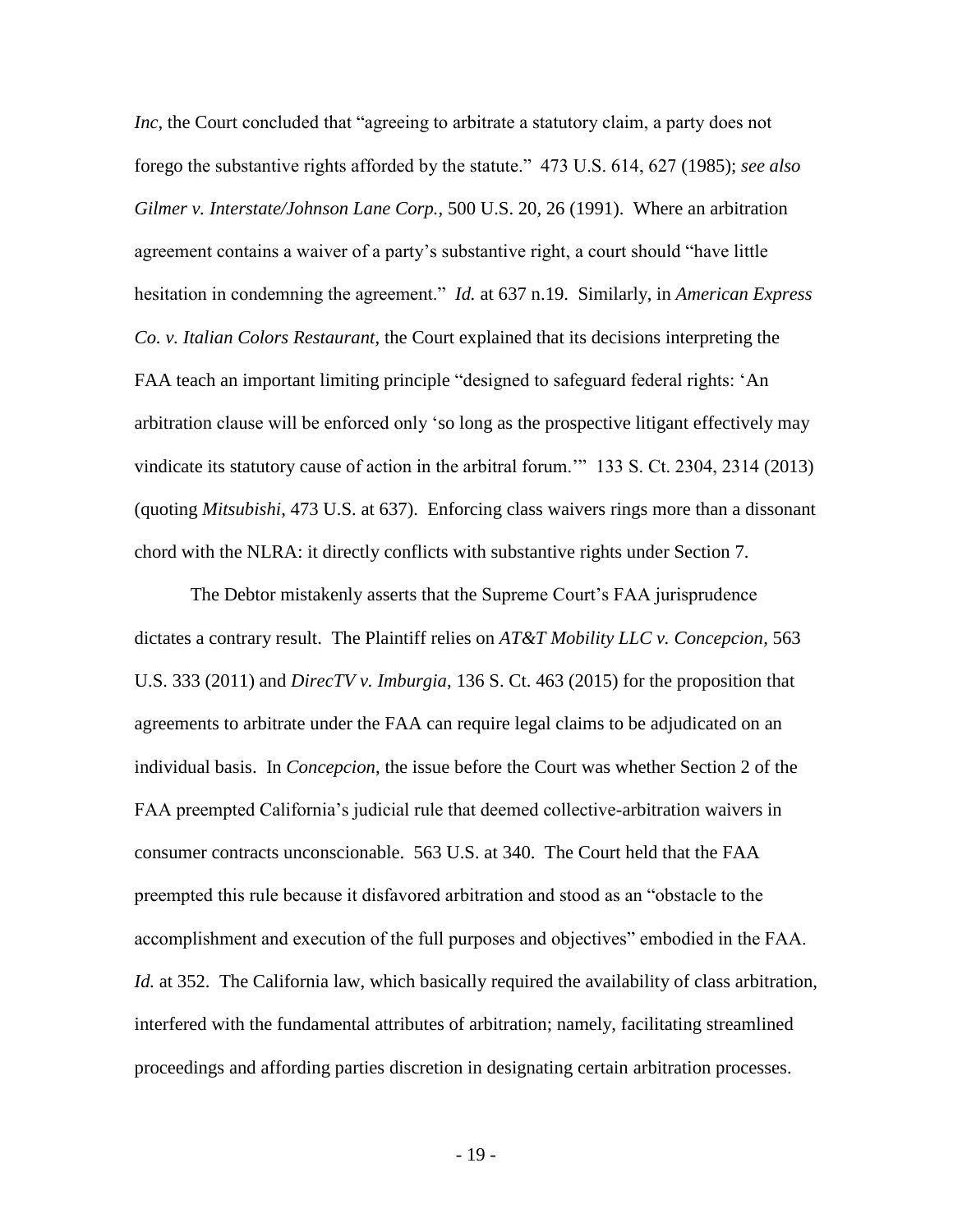*Id.* at 345-46. Contrary to *Concepcion*, the invalidation of class waivers pursuant to the NLRA does not rest on "defenses that apply only to arbitration." *Id.* at 339; *see also Morris*, 2016 WL 4433080, at \*6. The NLRA has equal application outside of the arbitration context. And therefore the NLRA does not have a "disproportionate impact on arbitration agreements" because it extends to all agreements involving an employer and employee relationship. *Id.* at 343.

Regarding *Imburgia,* the Court finds it inapposite. *Imburgia* was a contract interpretation case that involved determining whether an arbitration clause stating the "law of your state" included California law invalidating class arbitration waivers. *Imburgia*, 136 S. Ct. at 469-71. Other than a few salutary comments regarding the Court's regard for the FAA, the Court's discussion focused on its interpretation of a contract.

It is unnecessary to determine whether a contrary congressional demand exists because the NLRA and the FAA do not conflict. The FAA has never been held to deny a party a substantive right provided for under a federal statute. *Lewis*, 823 F.3d at 1160. And the statutes can be harmonized by application of the FAA's savings clause. Thus, the Court holds that the Class Waiver is unenforceable under Section 7.<sup>18</sup> The Court must still consider, however, whether the ability to revoke the Arbitration Agreement impacts the enforceability analysis.

## **3. The Opt-Out Provision Does Not Revive the Class Waiver**

<sup>&</sup>lt;sup>18</sup> The Debtor stresses that its "position as a debtor in bankruptcy" is significant in determining whether Section 7 invalidates the Class Waiver. The Court fails to see how the Debtor being in bankruptcy influences whether Section 7 protects the right of the Plaintiff to pursue a class action. While it may be true that the class action vehicle is not favored as a procedural mechanism in bankruptcy, whether a procedural device is welcome or not has nothing to do with what substantive rights Section 7 of the NLRA confers on employees.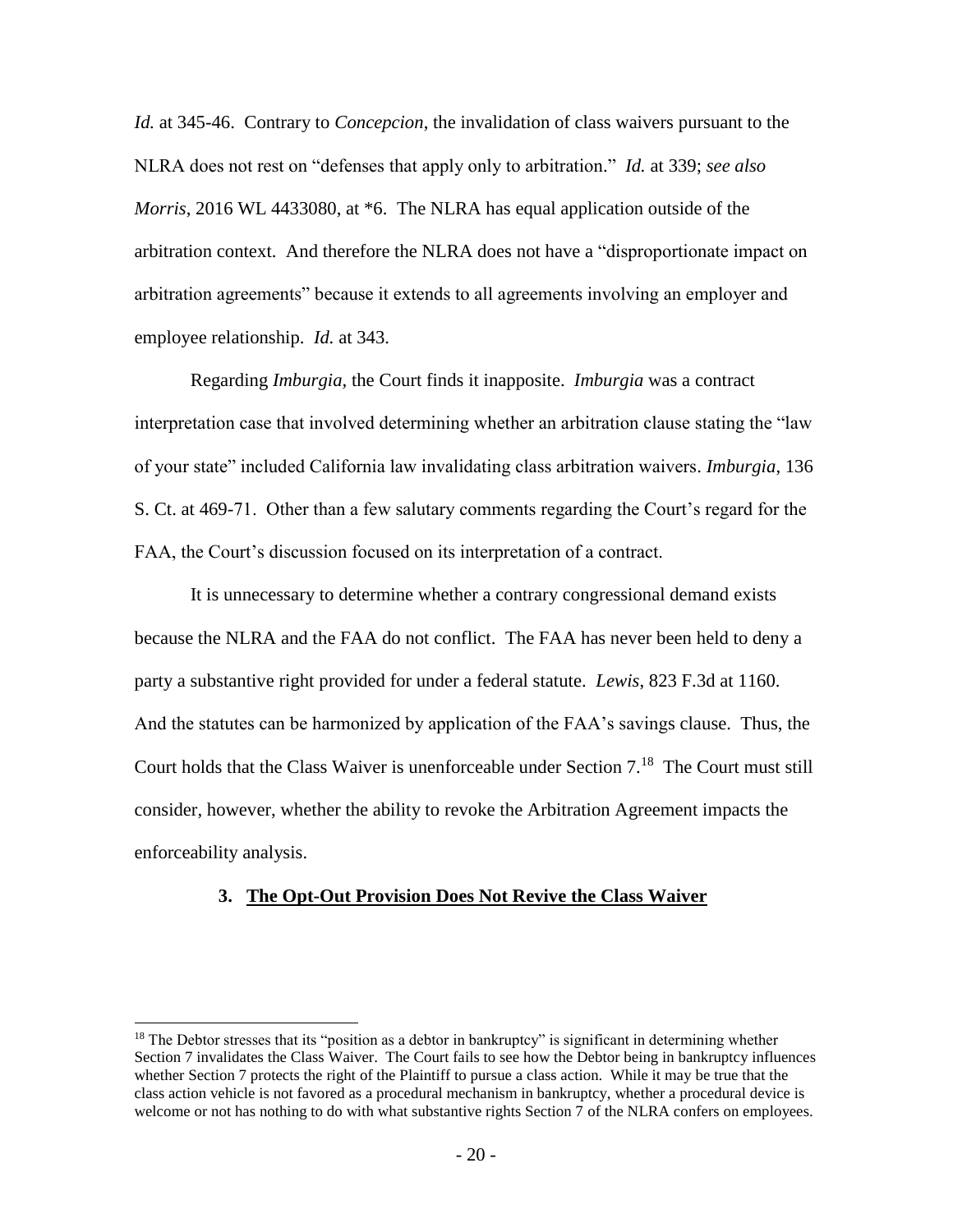The Debtor contends that the Arbitration Agreement is distinguishable from *Lewis* and other cases similarly interpreting Section 7 because it contains an opt-out clause. Unlike *Lewis,* the Arbitration Agreement was not a condition of employment and the Plaintiff could have elected to revoke the agreement. Relying on *Johnmohammadi v. Bloomingdales*, 755 F.3d 1072 (9th Cir. 2014), the Debtor argues that the Arbitration Agreement is enforceable because the opt-out clause demonstrates that the Debtor did not interfere with, restrain, or coerce the Plaintiff to agree to individual arbitration.

Without a reference to any Board decision or discussion of *Chevron* deference,<sup>19</sup> the Ninth Circuit in *Johnmohammadi* held that an arbitration agreement requiring individual arbitration is enforceable where the employee could opt-out of the agreement. 755 F.3d at 1077. The court declined to determine whether a class waiver violated Section 7 and relied exclusively on Section 8. The employer could not be held in violation of the NLRA, the court reasoned, because the employee effectively retained the right to file a class action and nothing prevented her from opting out of the arbitration agreement. The court concluded that an employee who freely elects to resolve employment-related disputes through individual arbitration "cannot claim that enforcement of the agreement violates . . . the NLRA." *Id.* at 1077.

While no other circuit courts have directly addressed this issue, the *Lewis* and *Morris* courts each touched upon the topic. In *Lewis,* the court intimated that it disagreed with the holding in *Johnmohammadi*, observing that the *Johnmohammadi* decision "conflicts with a much earlier decision from this court [*NLRB v. Stone*, 125 F.2d 752 (7th Cir. 1942)], which had held that contracts between employers and individual employees

<sup>&</sup>lt;sup>19</sup> In *Johnmohammadi*, the Ninth Circuit did not have the benefit of the two Board decisions and the two Circuit opinions discussed below, as they were issued the following year.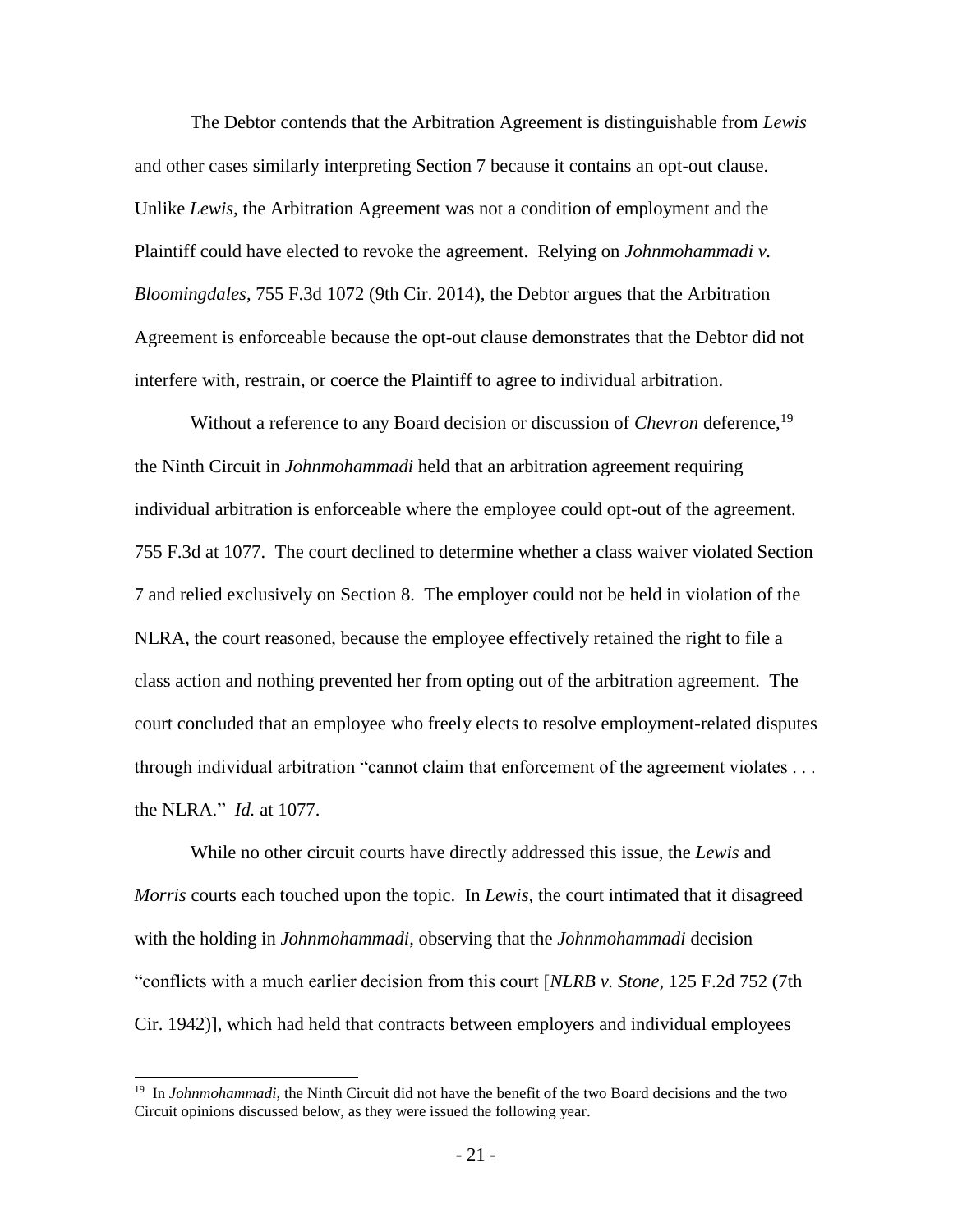that stipulate away Section 7 rights necessarily interfere with employees' exercise of those rights in violation of Section 8." *Lewis*, 823 F.3d at 1155; *see Stone*, 125 F.2d at 756 (holding that employees obligated to sign an arbitration agreement which infringes on Section 7 rights was a *per-se* violation of the NLRA)). The court in *Lewis* also found that the employer acted "unlawfully *in attempting* to contract with [the employee] to waive his Section 7 rights, regardless of whether [the employee] agreed to that contract." *Lewis*, 823 F.3d at 1159 (emphasis added). Similarly, the Ninth Circuit in *Morris* stated that "[p]reventing the exercise of a  $\S$  7 right strikes us as 'interference' within the meaning of  $\S$ 8. Thus, the Board's determination that a concerted action waiver violates § 8 is no surprise. And an employer violates § 8 a *second time* by conditioning employment on signing a concerted action waiver." *Morris*, 2016 WL 4433080, at \*4 (emphasis added).

Importantly, the Board has recently addressed this issue. *On Assignment Staffing Servs., Inc.*, 362 NLRB No. 189 (2015), *rev'd per curiam*, *On Assignment Staffing Servs., Inc. v. NLRB*, No. 15-60642, 2016 WL 3685206 (5th Cir. June 6, 2016); *24 Hour Fitness USA, Inc.*, 363 NLRB No. 84 (2015); *24 Hour Fitness USA, Inc. v. NLRB*, No. 16-60005, 2016 WL 3668038 (5th Cir. June 27, 2016).<sup>20</sup> In *On Assignment Staffing Servs., Inc.*, the Board held that requiring employees to opt out of an arbitration agreement that otherwise waives the right to collective action interferes with an employee's exercise of rights provided under the NLRA. 362 NLRB No. 189, at \*1. The Board offered two distinct grounds for its holding. First, requiring employees to affirmatively act by following

<sup>20</sup> The Board's decisions in *On Assignment Staffing* and *24 Hour Fitness* were summarily reversed by the Fifth Circuit with no discussion. This is unsurprising given that the Fifth Circuit previously held that class waivers do not infringe on any Section 7 right. *D.R. Horton*, 737 F.3d at 362. As such, the presence of an opt-out clause in a contract containing a class waiver would be immaterial under the Fifth Circuit's precedent.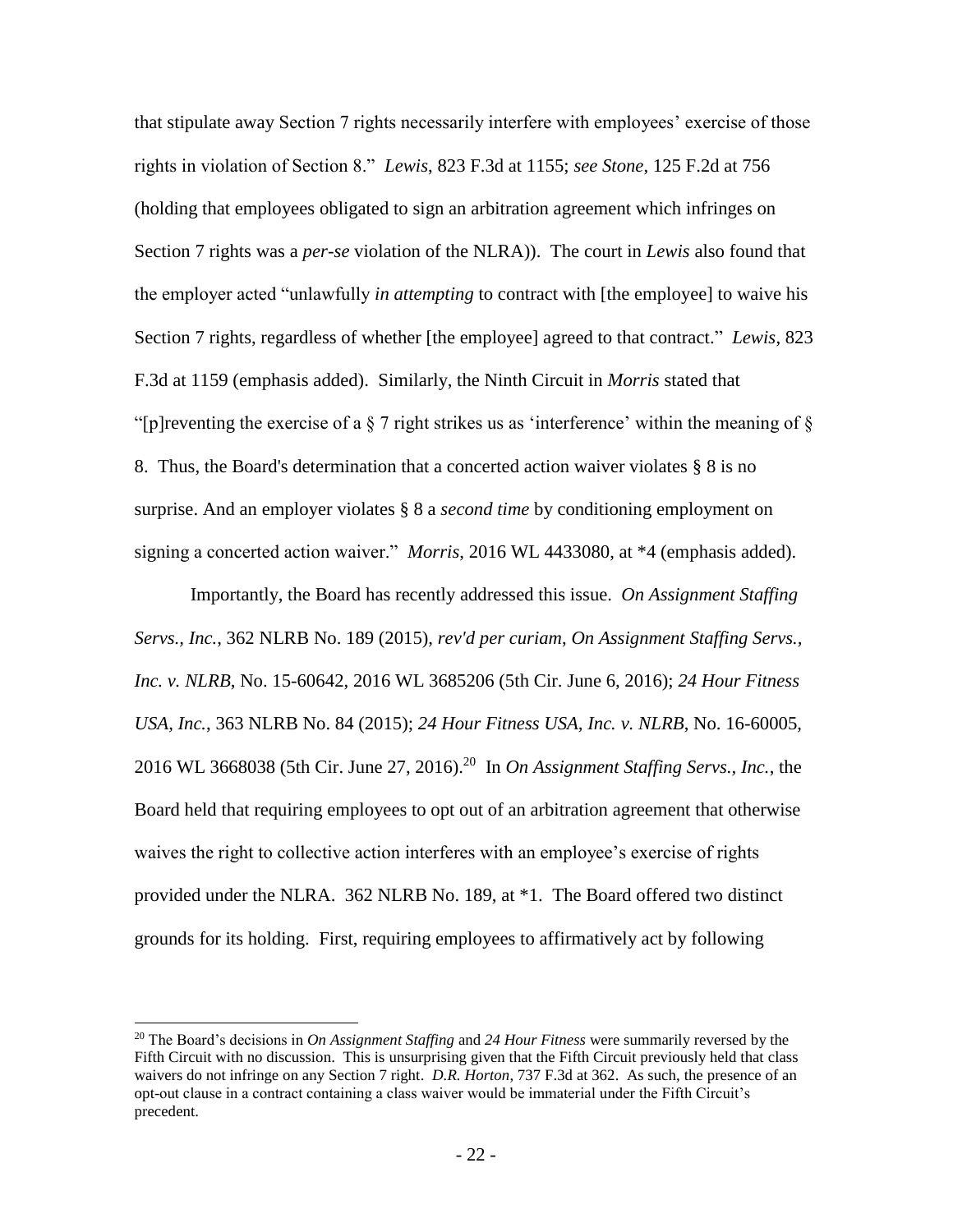certain procedures to opt-out in order to retain the right to pursue collective legal action interferes with and burdens the exercise of Section 7 rights. *Id.* \*6. Even though an optout provision allows employees to preserve their Section 7 rights, "Section 8(a)(1)'s reach is not limited to employer conduct that completely prevents the exercise of Section 7 rights. Instead, the long-established test is whether the employer's conduct *reasonably tends* to *interfere* with the free exercise of employee rights under the Act." *Id.* at \*5 (emphasis in original). It burdens the exercise of Section 7 rights when an employer requires employees to take certain steps to retain the right to file pursue collective legal action. *Id.* at \*6. The Board further reasoned that opt-out provisions impermissibly require employees to "make 'an observable choice that demonstrates their support for or rejection of'" pursuing collective-action claims under Section 7. *Id.* (quoting *Allegheny Ludlum Corp.*, 333 NLRB 734, 740 (2001), *enf'd*. 301 F.3d 167 (3d Cir. 2002)). Second, the Board concluded that employers cannot require employees to prospectively waive their Section 7 right to engage in concerted activity. *Id.* at \*8. "Any binding agreement that precludes individual employees from pursuing protected concerted legal activity in the future amounts to a prospective waiver of Section 7 rights — rights that may not be traded away. . . and thus is contrary the Act." *Id.* at \*8 (quoting *Mandel Security Bureau*, 202 NLRB 117, 119 (1973)).

The statutory text of Sections 7 and 8 controls the outcome of this issue. Under Section 8(a)(1), an employer commits an unfair labor practice when an employer interferes with, restrains, or coerces employees in the exercise of the rights guaranteed under Section 7. 29 U.S.C. § 158(a)(1). The Court has already determined that class waivers infringe on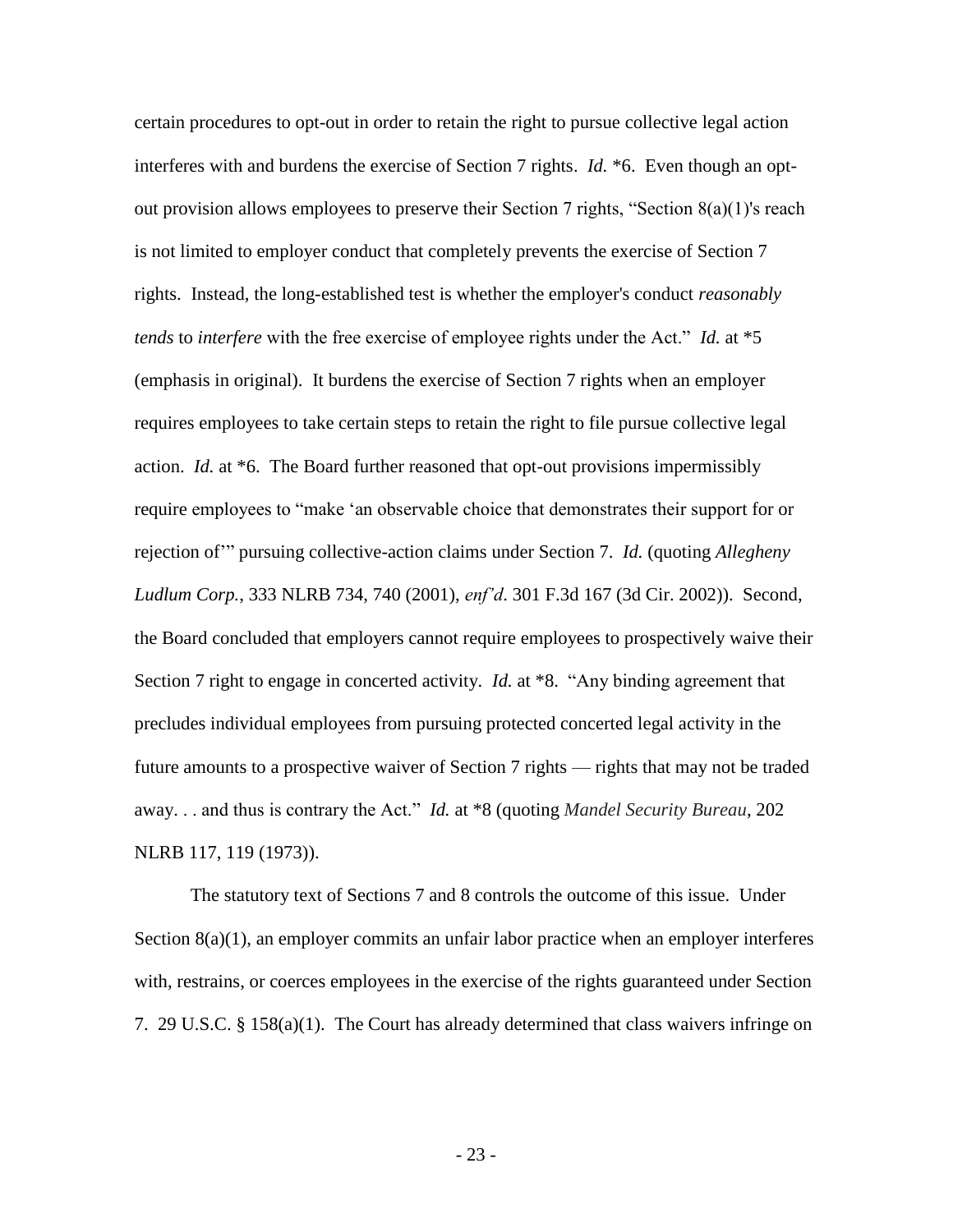Section 7 rights. The question therefore becomes whether an employer can escape the jaws of the NLRA by giving its employees an option to revoke a class waiver.

Applying the same *Chevron* rubric as described above, the Court must first determine whether Congress has directly spoken on this issue. *Chevron*, 467 U.S. at 843. Congressional intent is discerned from the statutory text. *Lamie*, 540 U.S. at 534. The operative words under Section 8 are "interfere with, restrain, and coerce."

The Court cannot say Section  $8(a)(1)$  plainly renders invalid all class waivers when an employee can opt out. *See PDK Labs. Inc. v. U.S. D.E.A.*, 362 F.3d 786, 796 (D.C. Cir. 2004) ("That a statute is susceptible of one construction does not render its meaning plain if it is also susceptible of another, plausible construction, as we believe this statute is."). There are no strings attached in an employee's decision to revoke the Arbitration Agreement. The agreement here specifically notes that the employment terms would remain unchanged regardless of the employee's decision whether or not to opt out. In choosing not to revoke the agreement, the employee, not the employer, is the party who elects to not exercise rights guaranteed under Section 7. *See* 29 U.S.C. § 158(a)(1) ("It shall be an unfair labor practice for an *employer* . . . .") (emphasis added). When an employee voluntarily enters into an arbitration agreement and is free to choose between these two options, and there are no consequences attached to either choice, Section  $8(a)(1)$ can reasonably be construed against deeming this an unfair labor practice.

*Johnmohammadi*, 755 F.3d at 1075-76.

The Court concludes that Section  $8(a)(1)$  is susceptible to two plausible constructions, and we therefore turn to the second step of *Chevron.* As noted, the Court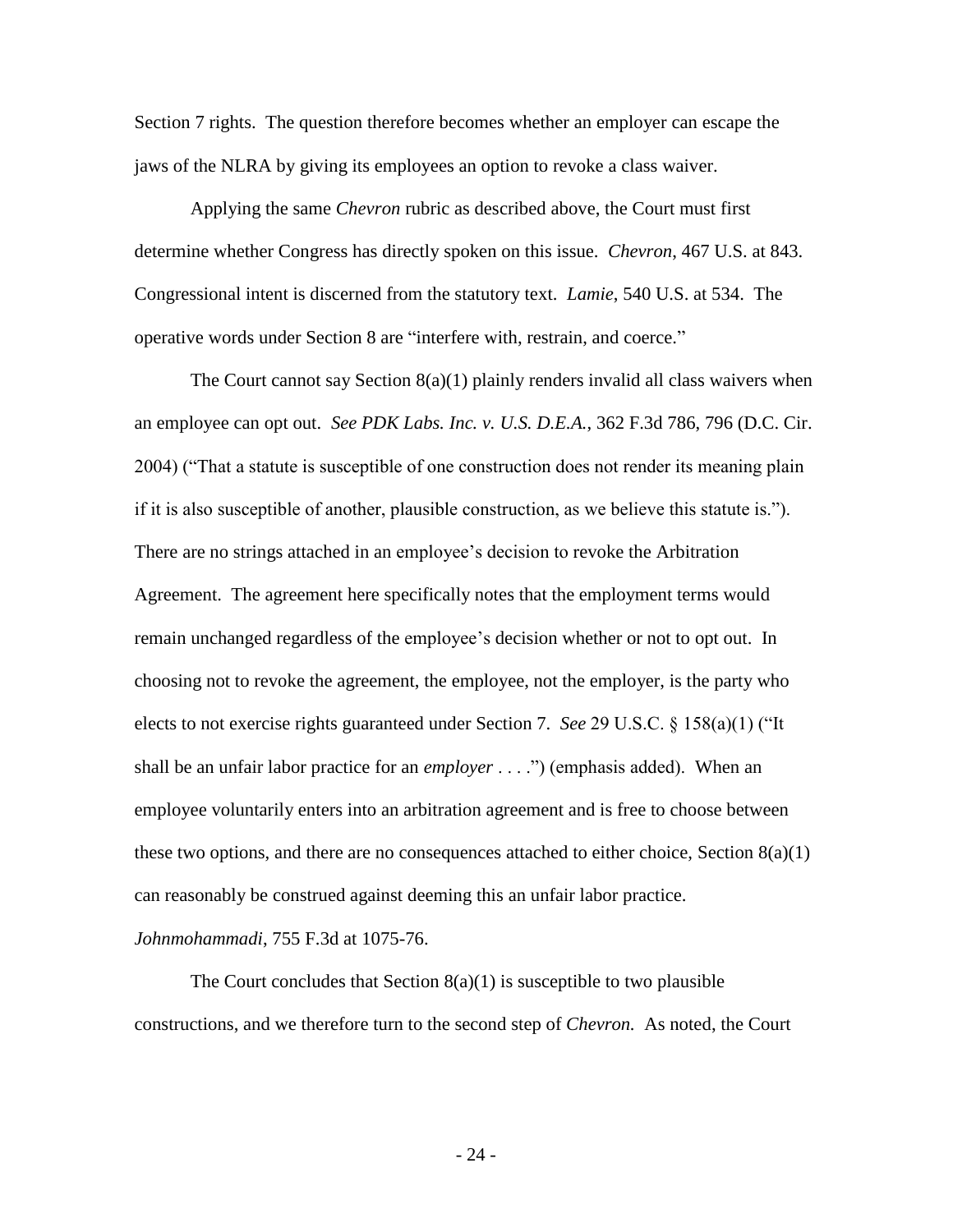must defer to the Board's interpretation so long as it is rational and consistent with the NLRA. *E.g.*, *Lechmere*, 502 U.S. at 536.

In *On Assignment Staffing,* the Board interpreted Section 8 and held that barring collective legal action "reasonably tends to interfere with the free exercise of employee rights under [the NLRA]." 362 NLRB No. 189, at \*1. The Board's interpretation of Section 8(a)(1) is reasonable and consistent with the NLRA's purpose. *Tigges*, 2016 WL 4076829, at \*15-16 (holding that Board interpreting Section 8 as prohibiting class action waivers even when there is a right to opt out as "eminently reasonable"); *see Lewis*, 823 F.3d at 1159 (finding that an employer that even attempts to contract with an employee to waive Section 7 rights is unlawful). The Board relied on a substantial body of authority and thoroughly explained its position. Important to the Court's decision to defer, however, was the Board's application of federal labor policy and drawing upon its body of experience.

The Board exists, at least in part, to redress the inequality of bargaining power between employers and their employees. As one of its core functions, it is responsible for developing and applying national labor policy. In *On Assignment Staffing*, the Board relied on its specialized experience and intimate understanding of the policies underpinning the NLRA. 362 NLRB No. 189. For example, the Board observed that "to the extent that individual agreements limit the ability of workers to act collectively, such agreements detract from the 'full freedom of association' Congress deemed so essential to accomplishing the Act's stated objectives." *Id.* at \*9. Opt-out mechanisms thwart the declared public policy of the NLRA by undercutting the ability of employees to exercise this sacrosanct right to freely associate. *Id.* Notably, the Board expressly rejected the

- 25 -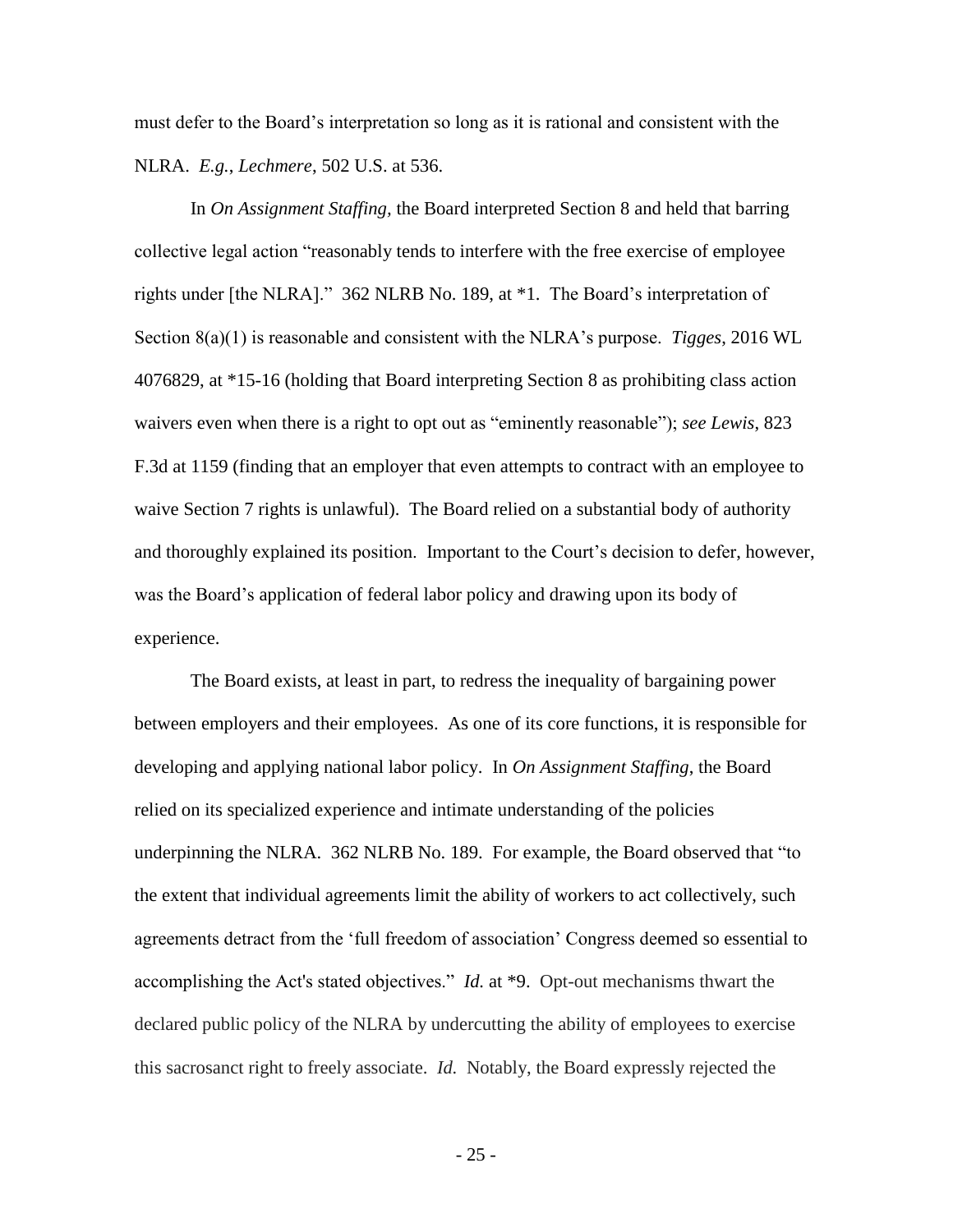proposition that voluntary agreements should be enforced as written because it is contrary with the "last eight decades of federal labor law and policy, which rejects the notion that unrestrained 'freedom of contract' should govern the relationship between employers and individual employees." *Id.* at \*11.

The Court finds no reason to disregard the Board's interpretation of Section  $8(a)(1)$ and will follow its interpretation. *Tigges*, 2016 WL 4076829, at \*15-16. Therefore, the fact that the Plaintiff was given an opportunity to opt out of the Arbitration Agreement does not alter the Court's determination that the Class Waiver is unenforceable.<sup>21</sup> *Id.*, 2016 WL 4076829, at \*15-16; *On Assignment Staffing Servs., Inc.*, 362 NLRB No. 189, at \*8- 10; *24 Hour Fitness*, 363 NLRB No. 84. With the Class Waiver held to be invalid, the final question for the Court is whether the entire Arbitration Agreement is unenforceable because it cannot be severed.

## **C. The Class Waiver Cannot Be Severed**

l

When a provision in a contractual agreement is found to be illegal, a court has the discretion either to excise the provision or refuse to enforce the entire agreement. "In exercising this discretion, courts look to whether the central purpose of the contract is tainted with illegality or the illegality is collateral to [its] main purpose." *Pokorny v. Quixtar, Inc.*, 601 F.3d 987, 1005 (9th Cir. 2010) (internal quotation marks omitted). When evaluating whether severability is appropriate, both the First and Second Restatements of Contracts consider whether the provision was an essential component of

 $21$  There is no need to address the Plaintiff's other argument that this Court should exercise its discretion and deny the Debtor's demand for compulsory arbitration under *Shearson/American Exp., Inc. v. McMahon*, 482 U.S. 220 (1987) because there is an inherent conflict between arbitrating the Claims and the Bankruptcy Code's underlying purposes. The Court's ruling on the Plaintiff's NLRA argument gets her to the same place.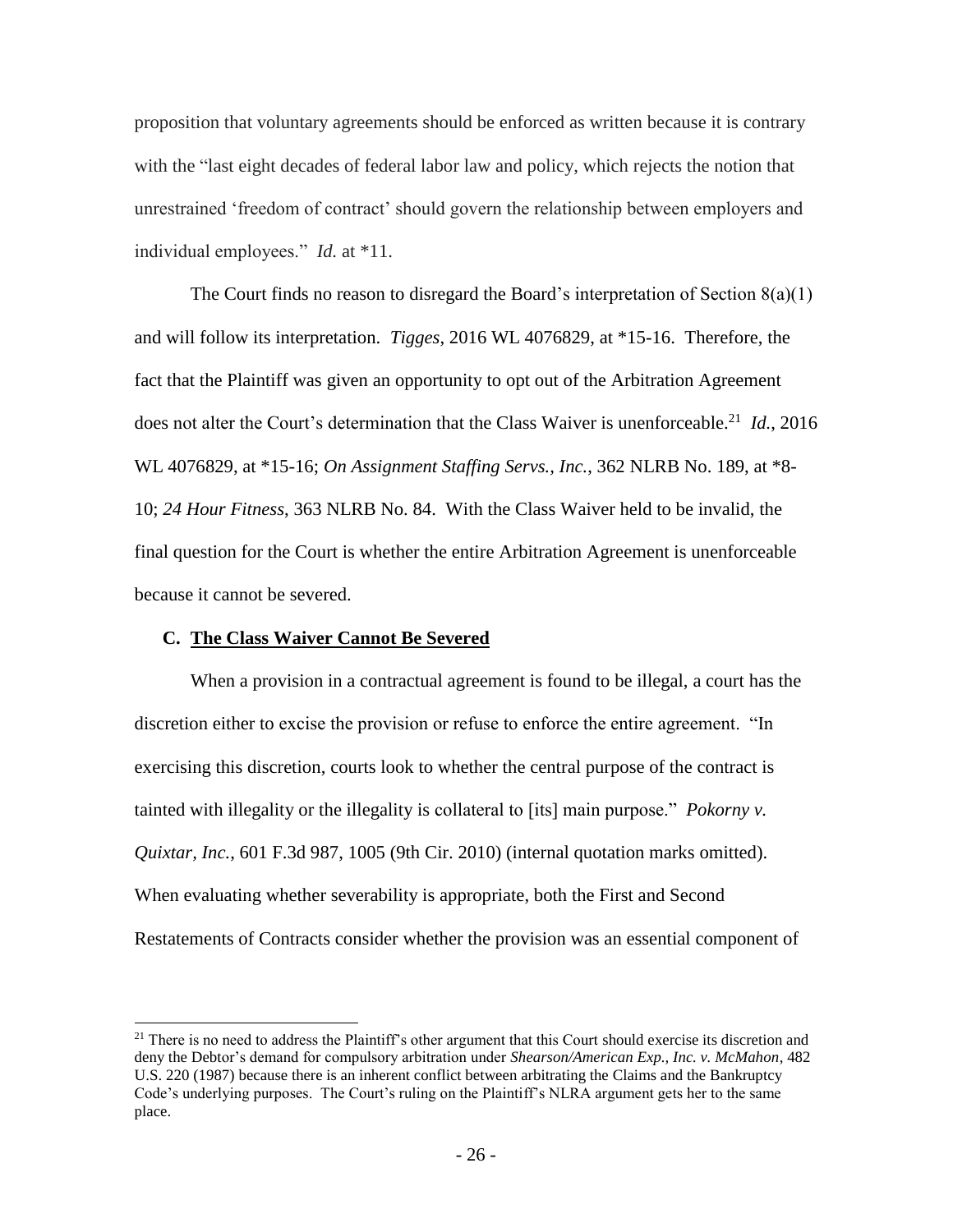the agreement. Restatement (First) of Contracts § 603 (1932); Restatement (Second) of Contracts § 184 (1979). "If the central purpose of the contract is tainted with illegality, then the contract as a whole cannot be enforced. If the illegality is collateral to the main purpose of the contract, and the illegal provision can be extirpated from the contract by means of severance or restriction, then such severance and restriction are appropriate." *Newton v. Am. Debt Servs., Inc.*, 854 F. Supp. 2d 712, 728–29 (N.D. Cal. 2012), *aff'd*, 549 F. App'x 692 (9th Cir. 2013).

Applying these principles, the Court finds that the Class Waiver cannot be severed because it was central to the parties' agreement. While the Arbitration Agreement does contain a savings clause that provides that the remaining agreement shall remain in force if any provision is held to be unenforceable, such a provision does not override the Court's discretion, especially where an essential piece of the overall contract is illegal. The primary purpose of the agreement appears to be two-fold: (i) all employment-related disputes must go to arbitration; and (ii) claims against the Debtor must be brought in the employees' individual capacities. The language of the Arbitration Agreement supports this reading. The Class Waiver provision is one of three sentences, out of the entire arbitration agreement, that is in bold and all capitals. Furthermore, the allocation of costs in the agreement are primarily placed on the Debtor. Allowing class arbitration to proceed would substantially change the cost-allocation contemplated by the Arbitration Agreement.

The Court's discretion is also guided by the fact that excising the Class Waiver and compelling arbitration would effectively be requiring class arbitration. Such a requirement fundamentally alters the agreed upon terms. Class arbitration is discernably different than bilateral arbitration. *Concepcion*, 563 U.S. at 348-50 (noting that the switch from bilateral

- 27 -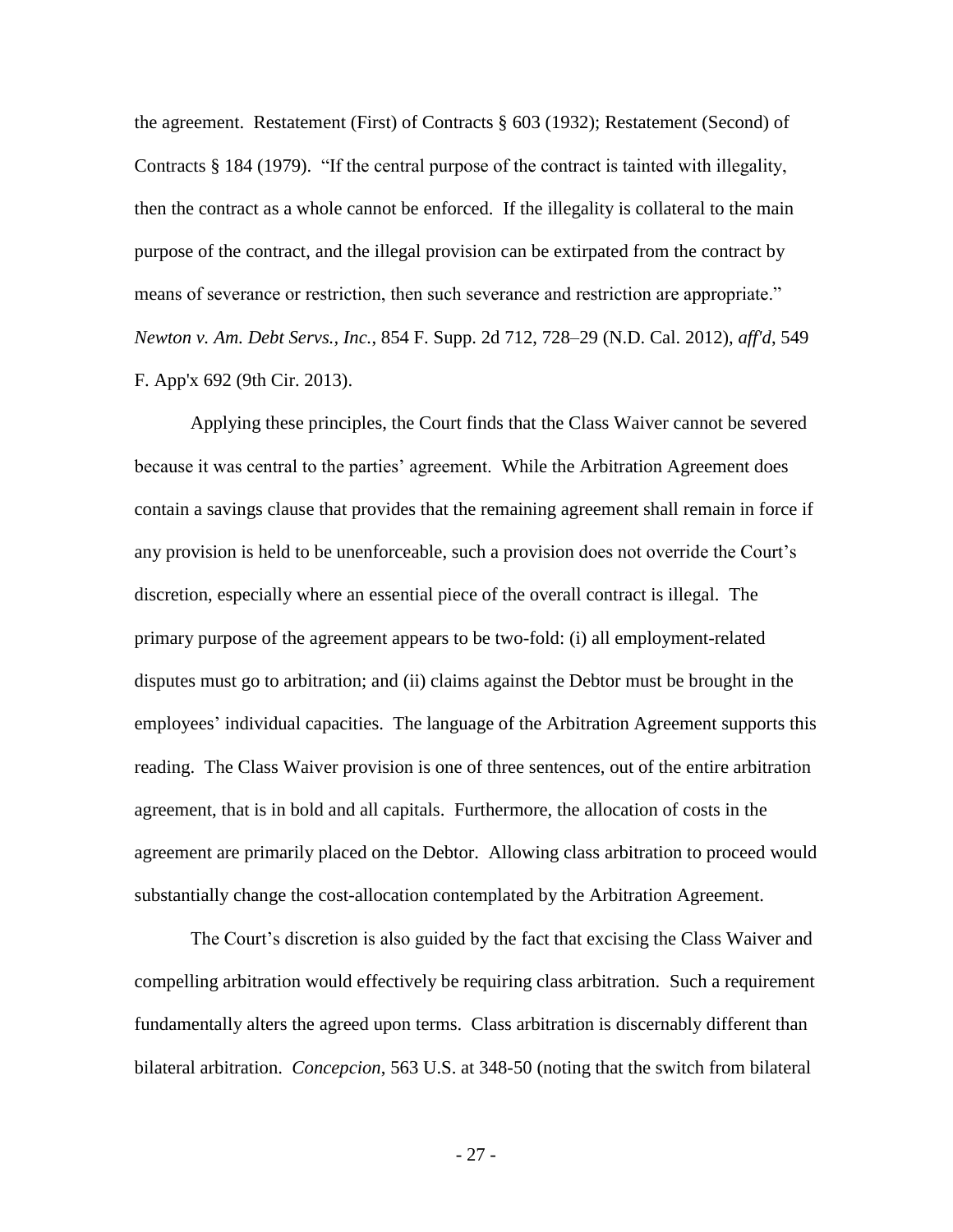to class arbitration makes the process slower, more costly, and increases procedural formality and the risks to defendants). Notably, the Arbitration Agreement does not provide a specific saving mechanism in the event the Class Waiver is held unenforceable. *See generally Alexander v. Anthony Int'l, L.P.*, 341 F.3d 256, 271 (3d Cir. 2003). Without contractual language that the parties would agree to class arbitration in the event the Class Waiver was held invalid, the Court will not require the Debtor to proceed to class arbitration. "[A] party may not be compelled under the FAA to submit to class arbitration unless there is a contractual basis for concluding that the party *agreed* to do so." *Stolt-Nielsen*, 559 U.S. at 684 (emphasis in original). Thus, the Class Waiver cannot be severed because the agreement does not indicate the parties intended to be bound by class arbitration. *Id.* at 685 (holding that parties cannot be presumed to consent to class arbitration for "simply agreeing to submit their disputes" to arbitration).

## **IV. CONCLUSION**

For all these reasons, the Motion to Compel Arbitration is DENIED. An appropriate Order will issue.

## **BY THE COURT**:

Dated: October 11, 2016 Wilmington, Delaware

 Brendan Linehan Shannon Chief United States Bankruptcy Judge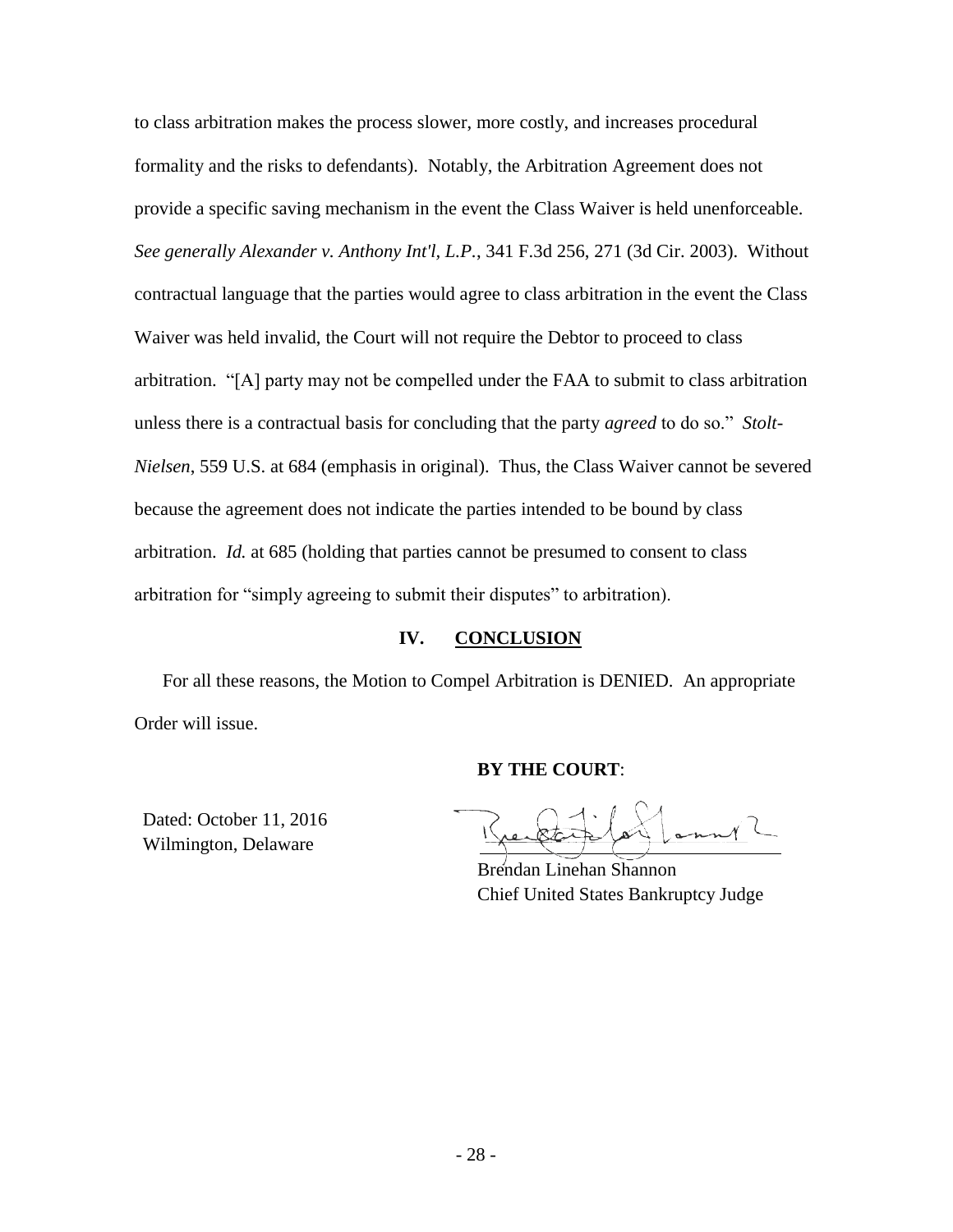### **COUNSEL OF RECORD**

Rosemary J. Piergiovanni, Esquire Norman L. Pernick, Esquire<br>FARNAN LLP Cole Schotz P.C. 919 N. Market Street, 12<sup>th</sup> Floor 500 Delaware Avenue, Suite 1410 Wilmington, DE 19801 Wilmington, DE 19801

Cole Schotz P.C.

and and

Eduard Korsinsky, Esquire Michael L. Gallion, Esquire Christopher J. Kupka, Esquire David Van Pelt, Esquire<br>Michael B. Ershowsky, Esquire Kelley Drye & Warren LLP Michael B. Ershowsky, Esquire<br>Levi & Korsinksy LLP 30 Broad,  $24<sup>th</sup>$  Floor New Yor, NY 10004 Los Angeles, CA 90067

10100 Santa Monica Boulevard<br> $23<sup>rd</sup>$  Floor

*Attorneys for Plaintiff Attorneys for Defendant Fresh & Easy, LLC*